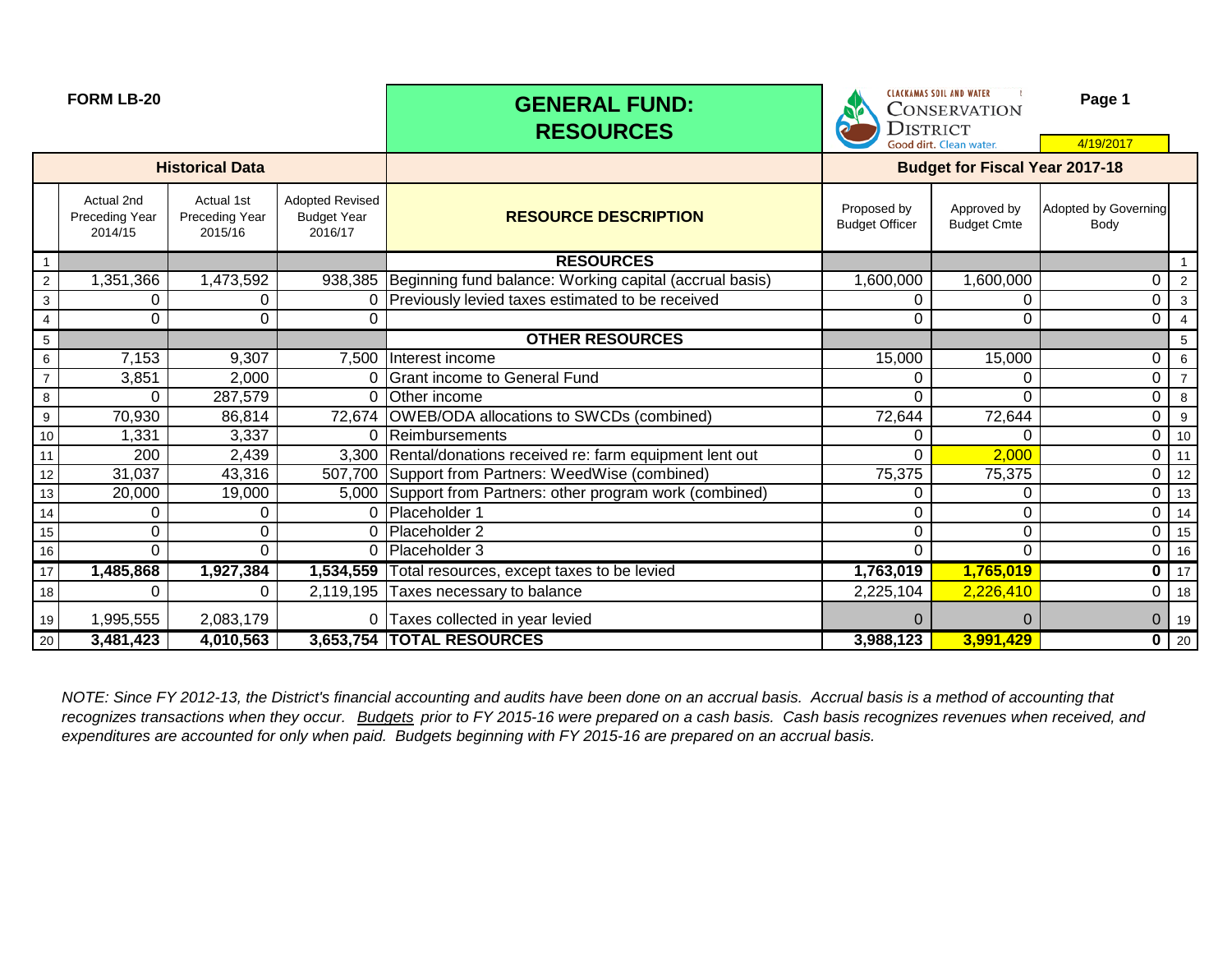**FORM LB-20 Worksheet RESOURCES Page 1W** 

4/19/2017

**Worksheet Clackamas SWCD**

# **GENERAL FUND**

1 1,351,366 1 1,473,592 938,385 Beginning fund balance: Working capital (accrual basis) 1,600,000 1,600,000 1,600,000 1 2 | 2  $3$  ) and the contract of the contract of the contract of the contract of the contract of the contract of the contract of the contract of the contract of the contract of the contract of the contract of the contract of the 4 **OTHER RESOURCES** 4 5 7,153 9,307 7,500 |Interest income 15,000 15,000 | 6 3.851 2.000 0 Grant income to General Fund 6 3.851 2.000 0 Grant income to General Fund 7 287,579 0 Other income 7 8 50,000 65,040 50,900 OWEB/ODA grant: TA/LMA 50.900 50,900 50,900 50,900 50,900 8 9 20,930 21,774 21,774 21,774 OWEB/ODA grant: District Operations & Admin 21,744 21,744 21,744 10 1,331 3,337 0 Reimbursements 10 11 200 2,439 3,300 Rental/donations received re: farm equipment lent out 0 2,000 111 12 31,037 1 43,316 10,750 WeedWise Coop Weed Mgmt Area partners: 4 County 13,750 13,750 13,750 13,750 1250 120 13 13 13 13,700 WeedWise Coop Weed Mgmt Area partners: Col Gorge 11,625 11,625 11,625 11,625 13 14 The Research of the Superior of the Superior State of the Superior State of the Superior Superior Superior S 15 431,250 WeedWise CRISP partner: PGE grant 0 0 15 16 16 8,500 WeedWise CRISP partner: BLM 16 7,500 7,500 7,500 7,500 16 17 17 18 18 19 30.000 N U 30.000 WeedWise CRISP partner: Metro 1990 180,000 17 30,000 17 30,000 17 17 18 18 18 8,500 WeedWise Sandy Basin (SBVRC) partner: BLM 18 7,500 7,500 7,500 18 18 19 20,000 0 5,000 Clackamas River Water Providers MOA 19 20 **0 19,000 OACD/NOWC 20 20 OACD/NOWC** 20 20 20 OACH 20 21 Placeholder 1 21 22 **Placeholder 2 22 Placeholder 2** 22 Placeholder 2 22 Placeholder 2 22 Placeholder 2 22 Placeholder 2 22 Placeholder 2 22 23 **Placeholder 3** 23 **Placeholder 3** 23 24 **1,485,868 1,927,384 1,534,559** Total resources, except taxes to be levied **1,763,019 1,765,019 0** 24 25 2,119,195 Taxes necessary to balance 2,225,104 2,226,410 0 25 26 1,995,555 2,083,179 Taxes collected in year levied 26 Taxes of Laterature 26 Taxes collected in year levied 27 **3,481,423 4,010,563 3,653,754 TOTAL RESOURCES 3,988,123 3,991,429 0** 27 **Historical Data Budget for Fiscal Year 2017-18 RESOURCES** Actual 2nd Preceding Year 2014/15 Adopted Revised Budget Year 2016/17 Actual 1st Preceding Year 2015/16 Proposed by Budget Officer Approved by Budget **Cmte** Adopted by Governing Body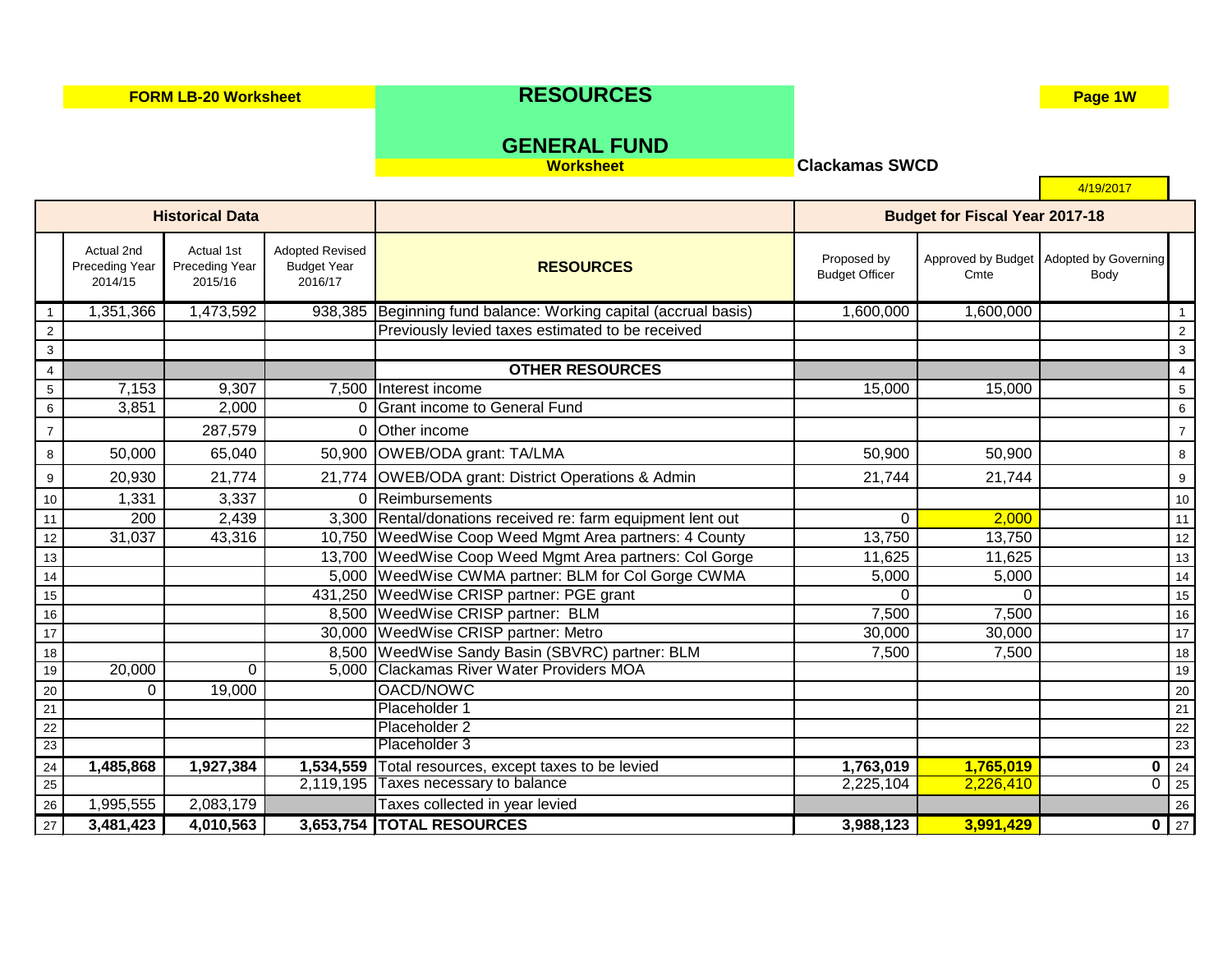|                  | <b>FORM LB-30</b>                       |                                             |                                                         | <b>GENERAL FUND:</b><br><b>SUMMARY OF EXPENDITURES</b>                                    | <b>CLACKAMAS SOIL AND WATER</b><br>CONSERVATION<br><b>DISTRICT</b> |                                       | Page 2                              |                |
|------------------|-----------------------------------------|---------------------------------------------|---------------------------------------------------------|-------------------------------------------------------------------------------------------|--------------------------------------------------------------------|---------------------------------------|-------------------------------------|----------------|
|                  |                                         |                                             |                                                         |                                                                                           |                                                                    | Good dirt. Clean water.               | 4/19/2017                           |                |
|                  |                                         | <b>Historical Data</b>                      |                                                         | By Department, and Expenditures Not Allocated to<br><b>Any Department, Showing Totals</b> |                                                                    | <b>Budget for Fiscal Year 2017-18</b> |                                     |                |
|                  | Actual 2nd<br>Preceding Year<br>2014/15 | <b>Actual 1st Preceding</b><br>Year 2015/16 | <b>Adopted Revised</b><br><b>Budget Year</b><br>2016/17 | <b>REQUIREMENTS</b>                                                                       | Proposed by<br><b>Budget Officer</b>                               | Approved by<br><b>Budget Cmte</b>     | <b>Adopted by Governing</b><br>Body |                |
|                  |                                         |                                             |                                                         | <b>PERSONNEL SERVICES</b>                                                                 |                                                                    |                                       |                                     | $\mathbf{1}$   |
| $\overline{2}$   | 352,426                                 | 344,048                                     | 380,230                                                 | <b>District Operations Department</b>                                                     | 425,787                                                            | 425,787                               | $\mathbf 0$                         | $\overline{2}$ |
| $\mathbf{3}$     | 815,350                                 | 876,168                                     | 1,012,196                                               | Conservation Services Department                                                          | 1,079,423                                                          | 1,079,423                             | 0                                   | $\mathbf{3}$   |
| 4                | 0                                       | 0                                           | 0                                                       | Land Management Department                                                                | 0                                                                  | 0                                     | 0                                   | $\overline{4}$ |
| 5                |                                         | 0                                           | $\Omega$                                                | Not Allocated to Any Department                                                           | $\Omega$                                                           | $\Omega$                              | 0                                   | $\sqrt{5}$     |
| 6                | 1,167,776                               | 1,220,216                                   | 1,392,426                                               | TOTAL PERSONNEL SERVICES                                                                  | 1,505,210                                                          | 1,505,210                             | $\mathbf 0$                         | 6              |
| $\overline{7}$   | 14.00                                   | 13.50                                       | 15.50                                                   | TOTAL FTE count for FY 17-18: 15.5                                                        | 15.40                                                              | 15.40                                 | 15.40                               | $\overline{7}$ |
| 8                |                                         |                                             |                                                         | <b>MATERIALS AND SERVICES</b>                                                             |                                                                    |                                       |                                     | 8              |
| $\boldsymbol{9}$ | 119,784                                 | 158,084                                     |                                                         | 204,318 District Operations Dept.                                                         | 196,770                                                            | 196,770                               | 0                                   | 9              |
| $10$             | 155,036                                 | 222,237                                     | 268,500                                                 | Conservation Services Dept.                                                               | 208,649                                                            | 208,649                               | $\overline{0}$                      | 10             |
| 11               | 73,979                                  | 34,002                                      |                                                         | 56,250 Land Management Dept.                                                              | 39,200                                                             | 39,200                                | $\overline{0}$                      | 11             |
| 12               |                                         |                                             | $\Omega$                                                | Not Allocated to Any Department                                                           | $\Omega$                                                           | $\Omega$                              | 0                                   | 12             |
| 13               | 348,799                                 | 414,323                                     | 529,068                                                 | TOTAL MATERIALS & SERVICES                                                                | 444,619                                                            | 444,619                               | $\mathbf 0$                         | 13             |
| 14               |                                         |                                             |                                                         | <b>CAPITAL OUTLAY</b>                                                                     |                                                                    |                                       |                                     | 14             |
| 15               | 15,818                                  | $\Omega$                                    |                                                         | 5,000 District Operations Dept.                                                           | $\Omega$                                                           | $\Omega$                              | 0                                   | 15             |
| 16               | 43,027                                  | 1,845                                       |                                                         | 46,100 Conservation Services Dept.                                                        | 3,000                                                              | 3,000                                 | 0                                   | 16             |
| 17               | 2,170<br>$\Omega$                       | 0                                           |                                                         | 5,000 Land Management Dept.<br>0 Not Allocated to Any Department                          | 10,000<br>$\Omega$                                                 | 10,000<br>$\Omega$                    | 0<br>0                              | 17             |
| 18<br>$19$       | 61,015                                  | 1,845                                       | 56,100                                                  | <b>TOTAL CAPITAL OUTLAY</b>                                                               | 13,000                                                             | 13,000                                | $\mathbf 0$                         | 18<br>19       |
| $20\,$           |                                         |                                             |                                                         | <b>DEBT SERVICE</b>                                                                       |                                                                    |                                       |                                     | 20             |
| $21$             | 0                                       | 0                                           |                                                         | Not Allocated to Any Department                                                           | 0                                                                  | 0                                     | 0                                   | $21$           |
| 22               | $\mathbf 0$                             | $\mathbf 0$                                 | $\bf{0}$                                                | <b>TOTAL DEBT SERVICE</b>                                                                 | $\mathbf 0$                                                        | $\mathbf 0$                           | $\mathbf 0$                         | 22             |
| 23               |                                         |                                             |                                                         | <b>SPECIAL PAYMENTS</b>                                                                   |                                                                    |                                       |                                     | 23             |
| 24               | 0                                       | 0                                           | 0                                                       | Not Allocated to Any Department                                                           | 201,000                                                            | 201,000                               | 0                                   | 24             |
| 25               | $\mathbf 0$                             | $\mathbf 0$                                 | $\bf{0}$                                                | <b>TOTAL SPECIAL PAYMENTS</b>                                                             | 201,000                                                            | 201,000                               | $\mathbf 0$                         | 25             |
| $26\,$           |                                         |                                             |                                                         | <b>INTERFUND TRANSFERS</b>                                                                |                                                                    |                                       |                                     | 26             |
| 27               | 321,942                                 | 1,110,000                                   |                                                         | 490,882 Transfers to Conservation Grants Fund                                             | 586,250                                                            | 586,250                               | $\overline{0}$                      | 27             |
| 28               |                                         | New Fund FY1617                             |                                                         | 0 Transfers to Conservation Loans Fund                                                    | 0                                                                  | $\mathbf 0$                           | $\overline{0}$                      | 28             |
| $29\,$           | 75,000                                  | 0                                           |                                                         | 27,000 Transfers to Working Lands Legacy Fund                                             | 10,000                                                             | 13,304                                | $\overline{0}$                      | 29             |
| $30\,$           | 110,376                                 | 154,796                                     | 0                                                       | <b>Transfers to Building Reserve Fund</b>                                                 | 160,000                                                            | 160,000                               | $\overline{0}$                      | 30             |
| 31               | 507,318                                 | 1,264,796                                   | 517,882                                                 | <b>TOTAL INTERFUND TRANSFERS</b>                                                          | 756,250                                                            | 759,554                               | $\mathbf 0$                         | 31             |
| 32               | 0                                       | 0                                           |                                                         | 0 OPERATING CONTINGENCY                                                                   | 0                                                                  | $\mathbf 0$                           | $\overline{0}$                      | 32             |
| 33               | 0                                       | 0                                           |                                                         | 0 Ending balance (prior years)                                                            | $\Omega$                                                           | $\Omega$                              | $\overline{0}$                      | 33             |
| 34               | 1,473,592                               | 955,723                                     |                                                         | 832,028 UNAPPROPRIATED ENDING FUND BALANCE                                                | 818,926                                                            | 818,928                               | $\overline{\mathbf{O}}$             | 34             |
| 35               | 0                                       | 0                                           |                                                         | 326,250 Reserved for future expenditure                                                   | 249,118                                                            | 249,118                               | $\overline{0}$                      | 35             |
| 36               | 3,558,500                               | 3,856,903                                   |                                                         | 3,653,754  TOTAL REQUIREMENTS                                                             | 3,988,123                                                          | 3,991,429                             |                                     | $0 \t36$       |

*Details regarding District Operations department are on page 4, Conservation Services department on page 5, Land Management department on page 6, and Not Allocated to Any Department on page 7.*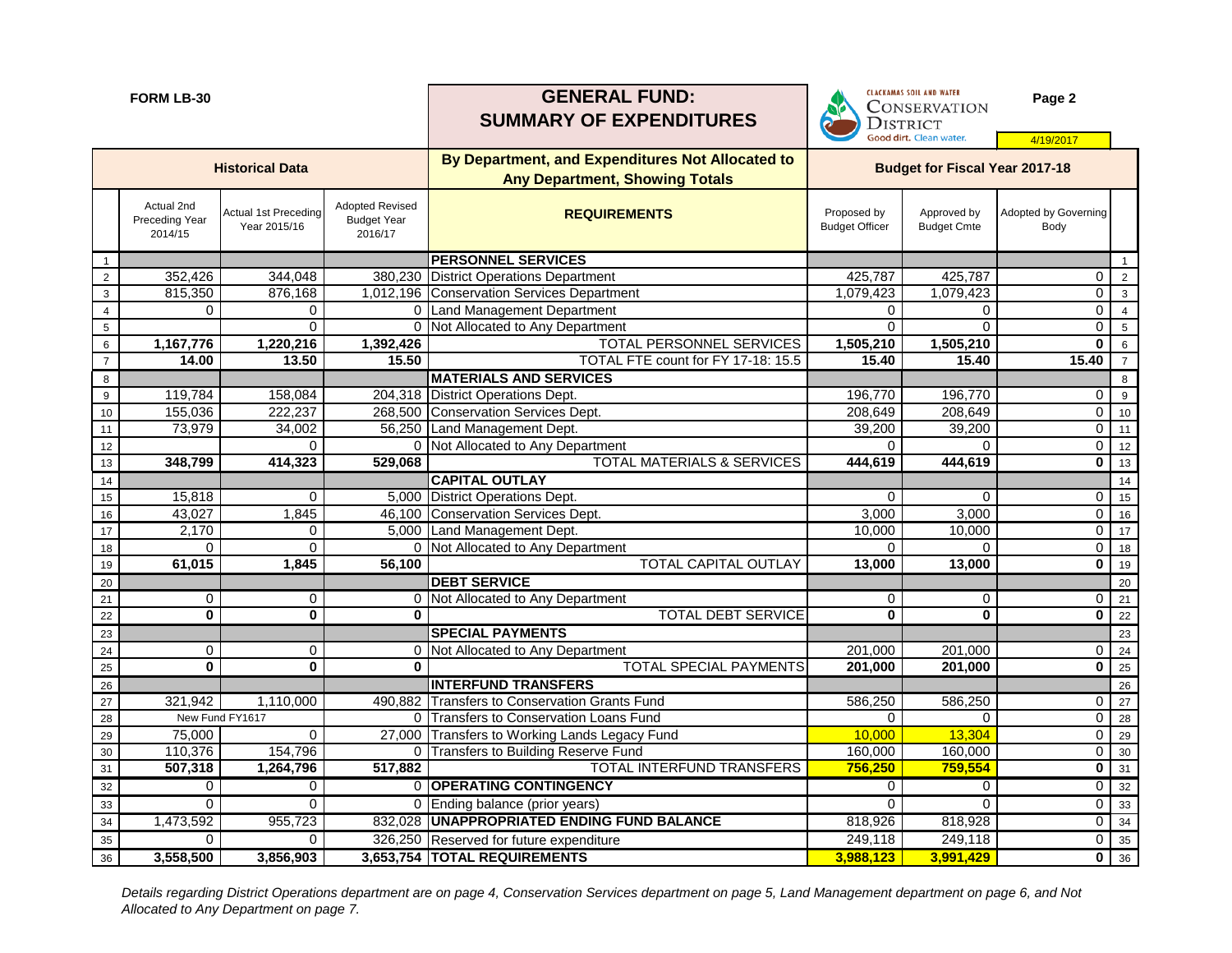|                 | <b>FORM LB-30</b>                       |                                                        |                                                         | <b>GENERAL FUND:</b><br><b>SUMMARY OF EXPENDITURES</b>                        | <b>CLACKAMAS SOIL AND WATER</b><br><b>CONSERVATION</b><br><b>DISTRICT</b><br>Good dirt. Clean water. | Page 3<br>4/19/2017                      |                                  |                        |
|-----------------|-----------------------------------------|--------------------------------------------------------|---------------------------------------------------------|-------------------------------------------------------------------------------|------------------------------------------------------------------------------------------------------|------------------------------------------|----------------------------------|------------------------|
|                 |                                         | <b>Historical Data</b>                                 |                                                         | <b>By Object Classification, Showing Details</b>                              |                                                                                                      | <b>Budget for Fiscal Year 2017-18</b>    |                                  |                        |
|                 | Actual 2nd<br>Preceding Year<br>2014/15 | Actual 1st Preceding<br>Year 2015/16                   | <b>Adopted Revised</b><br><b>Budget Year</b><br>2016/17 | <b>REQUIREMENTS DESCRIPTION</b>                                               | Proposed by<br><b>Budget Officer</b>                                                                 | Approved by<br><b>Budget Cmte</b>        | Adopted by<br>Governing Body     |                        |
| $\overline{1}$  |                                         |                                                        |                                                         | <b>PERSONNEL SERVICES</b>                                                     |                                                                                                      |                                          |                                  | $\mathbf{1}$           |
| $\overline{2}$  | 844,704                                 | 880,519                                                |                                                         | 972,975 Salaries and wages                                                    | 1,095,864                                                                                            | 1,095,864                                | $\overline{0}$                   | $\overline{2}$         |
| $\mathbf{3}$    | 87,074                                  | 84,792                                                 |                                                         | 102,732 Payroll liabilities (District share of taxes)                         | 103,541                                                                                              | 103,541                                  | $\overline{0}$                   | $\mathbf{3}$           |
| 4               | 173,234                                 | 198,225                                                |                                                         | 212,018 Employee benefits                                                     | 237,091                                                                                              | 237,091                                  | $\overline{0}$                   | $\overline{4}$         |
| $5\phantom{.0}$ | 59,621                                  | 56,680                                                 |                                                         | 65,586 Deferred compensation - Employer contribution                          | 68,714                                                                                               | 68,714                                   | $\mathbf 0$                      | 5                      |
| 6               | 2,936                                   | 0                                                      |                                                         | 0 Temporary employees & interns<br>39,115 COLAs and merit increases for staff | 0                                                                                                    | 0                                        | $\overline{0}$<br>$\mathbf 0$    | 6                      |
| $\overline{7}$  | 0<br>0                                  | 0<br>0                                                 |                                                         | 0 Compensated absences (annual leave)                                         | 0<br>$\Omega$                                                                                        | $\mathbf 0$<br>0                         | $\mathbf 0$                      | $\overline{7}$         |
| 8<br>9          | 207                                     | 0                                                      |                                                         | 0 Salary adjustments (includes related taxes & def comp)                      | $\Omega$                                                                                             | $\Omega$                                 | 0                                | $\,8\,$<br>$\mathsf g$ |
| 10              | 1,167,776                               | 1,220,216                                              | 1,392,426                                               | <b>TOTAL PERSONNEL SERVICES</b>                                               | 1,505,210                                                                                            | 1,505,210                                | $\overline{0}$   10              |                        |
| 11              | 13.00                                   | 13.50                                                  | 15.50                                                   | Total FTE count for FY 17-18 is 15.5                                          | 15.40                                                                                                | 15.40                                    | 15.40                            | 11                     |
| 12              |                                         |                                                        |                                                         | <b>MATERIALS AND SERVICES</b>                                                 |                                                                                                      |                                          |                                  | 12                     |
| $13$            | 81,741                                  | 123,824                                                | 166,158                                                 | Contracted services                                                           | 115,000                                                                                              | 115,000                                  | 0                                | 13                     |
| 14              | 0                                       | 24,514                                                 |                                                         | 55,000 Partner support                                                        | 22,180                                                                                               | 22,180                                   | $\overline{0}$                   | 14                     |
| 15              | 93,384                                  | 102,213                                                |                                                         | 103,920 Rent, utilities, telecomm, storage, maint.                            | 96,497                                                                                               | 96,497                                   | $\mathbf 0$                      | 15                     |
| 16              | 19,841                                  | 18,777                                                 |                                                         | 23,640 Fuel/maint/repair of District vehicles/equipment                       | 22,583                                                                                               | 22,583                                   | $\mathbf 0$                      | 16                     |
| 17              | 6,304                                   | 7,480                                                  | 10,400                                                  | Meetings, workshops, events                                                   | 25,333                                                                                               | 25,333                                   | $\mathbf 0$                      | $\overline{17}$        |
| 18              | 11,489                                  | 11,244                                                 | 16,200                                                  | Insurance                                                                     | 15,000                                                                                               | 15,000                                   | $\mathbf 0$                      | 18                     |
| 19              | 41,071                                  | 32,271                                                 | 42,400                                                  | Supplies & non-capitalized equipment *                                        | 42,890                                                                                               | 42,890                                   | $\mathbf 0$                      | 19                     |
| 20              | 8,808                                   | 22,485                                                 |                                                         | 25,600 Printing, publication **                                               | 26,800                                                                                               | 26,800                                   | $\mathbf 0$                      | 20                     |
| 21              | 29,318                                  | 32,202                                                 | 33,200                                                  | Dues, subscriptions, licenses                                                 | 28,120                                                                                               | 28,120                                   | $0 \mid 21$                      |                        |
| 22              | 33,355                                  | 20,287                                                 | 31,200                                                  | Staff & Director training                                                     | 29,600                                                                                               | 29,600                                   | 22<br>0                          |                        |
| 23              | 11,794                                  | 15,543<br>29                                           | 14,850                                                  | Staff & Director expenses                                                     | 17,616<br>500                                                                                        | 17,616<br>500                            | $\overline{0}$   23              |                        |
| 24              | 6,439<br>1,255                          | 3,454                                                  | 2,500                                                   | 0 Volunteer/cooperator recognition<br>Bank fees, interest paid                | 2,500                                                                                                | 2,500                                    | $\overline{0}$   24<br>$0$   25  |                        |
| 25<br>$26\,$    | 4,000                                   | 0                                                      | 4,000                                                   | Scholarships                                                                  |                                                                                                      | Moved to Not Allocated: Special Payments |                                  | 26                     |
| 27              | 348,799                                 | 414,323                                                | 529,068                                                 | TOTAL MATERIALS AND SERVICES                                                  | 444,619                                                                                              | 444,619                                  | $\overline{0}$ 27                |                        |
| 28              |                                         |                                                        |                                                         | <b>CAPITAL OUTLAY</b>                                                         |                                                                                                      |                                          |                                  | 28                     |
| 29              | 21,938                                  | 1,039                                                  | 10,000                                                  | Office equipment/capitalized building repairs                                 | 3,000                                                                                                | 3,000                                    | 0                                | 29                     |
| $30\,$          | 13,619                                  | 806                                                    |                                                         | 13,100 Field equipment                                                        | 10,000                                                                                               | 10,000                                   | 0                                | 30                     |
| 31              | 25,458                                  | $\Omega$                                               |                                                         | 33,000 Vehicles                                                               | $\Omega$                                                                                             | $\Omega$                                 | $0 \vert 31$                     |                        |
| 32              | 61,015                                  | 1,845                                                  | 56,100                                                  | TOTAL CAPITAL OUTLAY                                                          | 13,000                                                                                               | 13,000                                   | $\overline{0}$ 32                |                        |
| 33              |                                         |                                                        |                                                         | <b>DEBT SERVICE</b>                                                           |                                                                                                      |                                          |                                  | 33                     |
| 34              | 0                                       | 0                                                      | 0                                                       |                                                                               | 0                                                                                                    | 0                                        | $0 \quad 34$                     |                        |
| 35              | 0                                       | 0                                                      | 0                                                       |                                                                               | 0                                                                                                    | 0                                        | $0 \overline{35}$                |                        |
| 36              | $\overline{0}$                          | 0                                                      | 0                                                       |                                                                               | 0                                                                                                    | $\pmb{0}$                                | $0 \overline{36}$                |                        |
| $37\,$          | 0                                       | 0                                                      | 0                                                       |                                                                               | 0                                                                                                    | 0                                        | $0 \overline{\smash{\big)}\ 37}$ |                        |
| $38\,$          | $\mathbf 0$                             | 0                                                      | 0                                                       | <b>TOTAL DEBT SERVICE</b>                                                     | 0                                                                                                    | $\bf{0}$                                 | $0 \overline{\smash)38}$         |                        |
| 39              | 0                                       |                                                        |                                                         | <b>SPECIAL PAYMENTS</b>                                                       |                                                                                                      |                                          |                                  | 39                     |
| 40              |                                         | $\Omega$<br>Previously shown in Land Mgmt Dept line 26 |                                                         | 0 Grants to Partners<br>Scholarships                                          | 195,000<br>6,000                                                                                     | 195,000<br>6,000                         | 0<br>$\overline{0}$ 41           | 40                     |
| 41<br>42        | 0                                       | $\Omega$                                               | 0                                                       |                                                                               | $\Omega$                                                                                             | 0                                        | $0 \quad 42$                     |                        |
| 43              | 0                                       | 0                                                      | 0                                                       |                                                                               | $\Omega$                                                                                             | $\Omega$                                 | $0 \quad 43$                     |                        |
| 44              | $\mathbf 0$                             | $\mathbf 0$                                            | $\bf{0}$                                                | TOTAL SPECIAL PAYMENTS                                                        | 201,000                                                                                              | 201,000                                  | $\overline{0}$ 44                |                        |
| 45              |                                         |                                                        |                                                         | <b>INTERFUND TRANSFERS</b>                                                    |                                                                                                      |                                          |                                  | 45                     |
| 46              | 321,942                                 | 1,110,000                                              |                                                         | 490,882 Transfers to Conservation Grants Fund                                 | 586,250                                                                                              | 586,250                                  | $0 \mid 46$                      |                        |
| 47              | New Fund FY1617                         | $\Omega$                                               |                                                         | 0 Transfers to Conservation Loans Fund                                        | $\Omega$                                                                                             | $\Omega$                                 | 47<br>0                          |                        |
| 48              | 75,000                                  | $\Omega$                                               |                                                         | 27,000 Transfers to Working Lands Legacy Fund                                 | 10,000                                                                                               | 13,304                                   | $0 \mid 48$                      |                        |
| 49              | 110,376                                 | 154,796                                                |                                                         | 0 Transfers to Building Reserve Fund                                          | 160,000                                                                                              | 160,000                                  | $0 \mid 49$                      |                        |
| 50              | 507,318                                 | 1,264,796                                              | 517,882                                                 | <b>TOTAL INTERFUND TRANSFERS</b>                                              | 756,250                                                                                              | 759,554                                  | $0 \quad 50$                     |                        |
| 51              | 0                                       | 0                                                      |                                                         | 0 OPERATING CONTINGENCY                                                       | 0                                                                                                    | 0                                        | $0$ 51                           |                        |
| 52              | 0                                       | 0                                                      |                                                         | 0 Ending balance (prior years)                                                | 0                                                                                                    | 0                                        | 0 52                             |                        |
| 53              | 1,473,592                               | 955,723                                                |                                                         | 832,028   UNAPPROPRIATED ENDING FUND BALANCE                                  | 818,926                                                                                              | 818,928                                  | $0 \overline{)53}$               |                        |
| 54              | 0                                       | 0                                                      |                                                         | 326,250 Reserved for future expenditure                                       | 249,118                                                                                              | 249,118                                  | $0 \mid 54$                      |                        |
| 55              | 3,558,500                               | 3,856,903                                              |                                                         | 3,653,754 TOTAL REQUIREMENTS                                                  | 3,988,123                                                                                            | 3,991,429                                | $\overline{0}$ 55                |                        |

\* Beginning with FY 2017-18, line 19: Supplies & non-capitalized equipment includes office supplies, program supplies, and non-capitalized equipment.

\*\* Beginning with FY 2017-18, line 20: Printing, publication includes printing, production, postage/delivery, media, advertising, and marketing.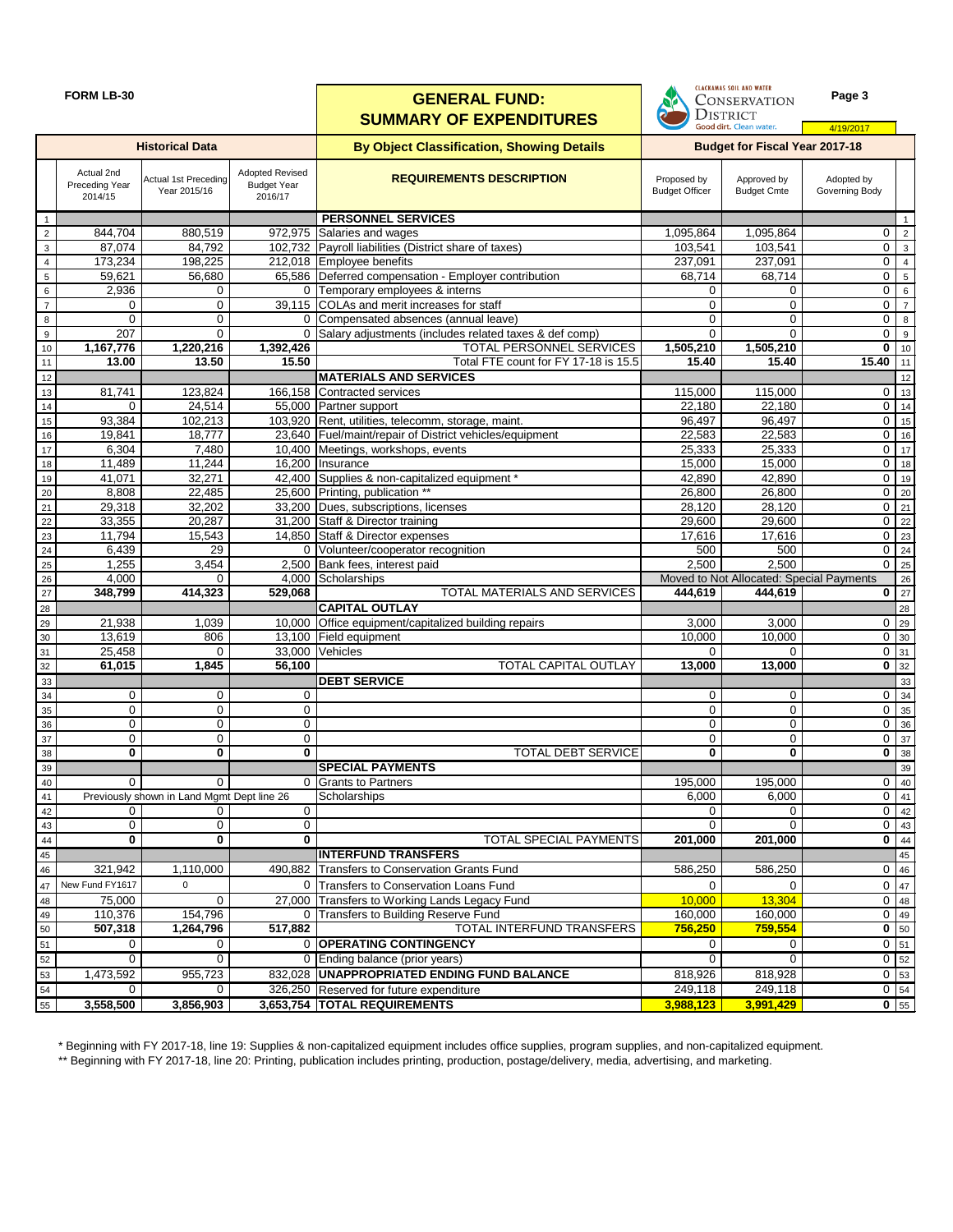| <b>FORM LB-31</b> |  |
|-------------------|--|
|-------------------|--|

#### **FORM LB-31 Page 4 Page 4 Page 4** DISTRICT **DETAILED EXPENDITURES** Good dirt. Clean water 4/19/2017 **District Operations Department Historical Data Budget for Fiscal Year 2017-18**Actual 2nd Actual 1st Adopted Revised **REQUIREMENTS** Proposed by Approved by Adopted by Governing Preceding Year Preceding Year Budget Year Budget Officer Budget Cmte Body 2014/15 2015/16 2016/17 1<br>
21 260,588 222,386 265,687 Salaries and wages 301,157 301,157 301,157 2 2 260,588 222,386 265,687 Salaries and wages 301,157 301,157 2 3 26,993 47,888 28,072 Payroll liabilities (District share of taxes) 28,306 28,306 28,306 3<br>4 44,387 59,735 56,968 Employee benefits 3 4 44,387 59,735 56,968 Employee benefits 73,737 73,737 4 5 20,252 14,039 18,027 Deferred compensation - Employer contribution 1 22,587 22,587 22,587 6 0 0 Temporary Employees & Interns 6 7 0 11,476 COLAs and merit increases for staff (incl taxes & def comp) 8 **0 Compensated absences (annual leave)** 8 **1 Compensated absences (annual leave**) 8 **1 Compensated absences (annual leave**) 9 207 207 207 0 Salary adjustments (includes related taxes & def comp) 9 207 207 207 9 10 **352,426 344,048 380,230** TOTAL PERSONNEL SERVICES **425,787 425,787 0** 10 11 **4.00 3.50 4.00** Total FTE count for FY 17-18 is 4.0 **4.00 4.00 4.00** 11 12 **MATERIALS AND SERVICES 12 MATERIALS AND SERVICES** 13 21,104 68,806 88,058 Contracted services 85,000 85,000 85,000 13 14 11,380 11,380 11,380 11,380 11,380 11,380 11,380 11,380 11,380 11,380 11,380 11,380 11,4 15 22,398 23,836 25,820 Rent, utilities, telecomm, storage, maintenance 26,000 26,000 15 16 11,542 9,197 11,940 Fuel/maint/repair of District vehicles/equipment 12,000 12,000 12,000 16 17 | 17 | 0 | 4,000 Meetings, workshops, events | 4,000 | 4,000 | 4,000 | 17 18 8,900 8,675 9,000 Insurance 18 9,000 100 8,000 9,000 9,000 18 19 4,648 7,638 7,000 Supplies & non-capitalized equipment \* 8,390 8,390 8,390 8,390 19 20 5,424 5,184 4,000 Printing, publication \*\* 1 4,000 4,000 4,000 4,000 20 21 14,821 13,807 15,000 Dues, subscriptions, licenses 15,000 15,000 15,000 21 22 15,098 7,617 13,000 Staff & Director training 11,500 11,500 11,500 23 8,465 9,467 9,000 Staff & Director expenses 8,000 8,000 8,000 8,000 23 24 6,439 29 0 Volunteer/Board/staff/cooperator recognition 0 0 0 0 24 25 945 3,454 2,500 Bank fees, interest paid 2,500 2,500 2,500 2,500 26 0 0 Scholarships 0 0 26 27 **119,784 158,084 204,318** TOTAL MATERIALS AND SERVICES **196,770 196,770 0** 27 28 **CAPITAL OUTLAY** 28 29 15,681 0 5,000 Office equipment 29 30 0 0 0 Field equipment 30 31 137 0 0 Vehicles 31 32 **15,818 0 5,000** TOTAL CAPITAL OUTLAY **0 0 0** 32 33 **488,028 502,132 589,548 DISTRICT OPERATIONS DEPT. TOTAL REQUIREMENTS 622,557 622,557 0** 33

\* Beginning with FY 2017-18, line 19: Supplies & non-capitalized equipment includes office supplies, program supplies, and non-capitalized equipment. \*\* Beginning with FY 2017-18, line 20: Printing, publication includes printing, production, postage/delivery, media, advertising, and marketing.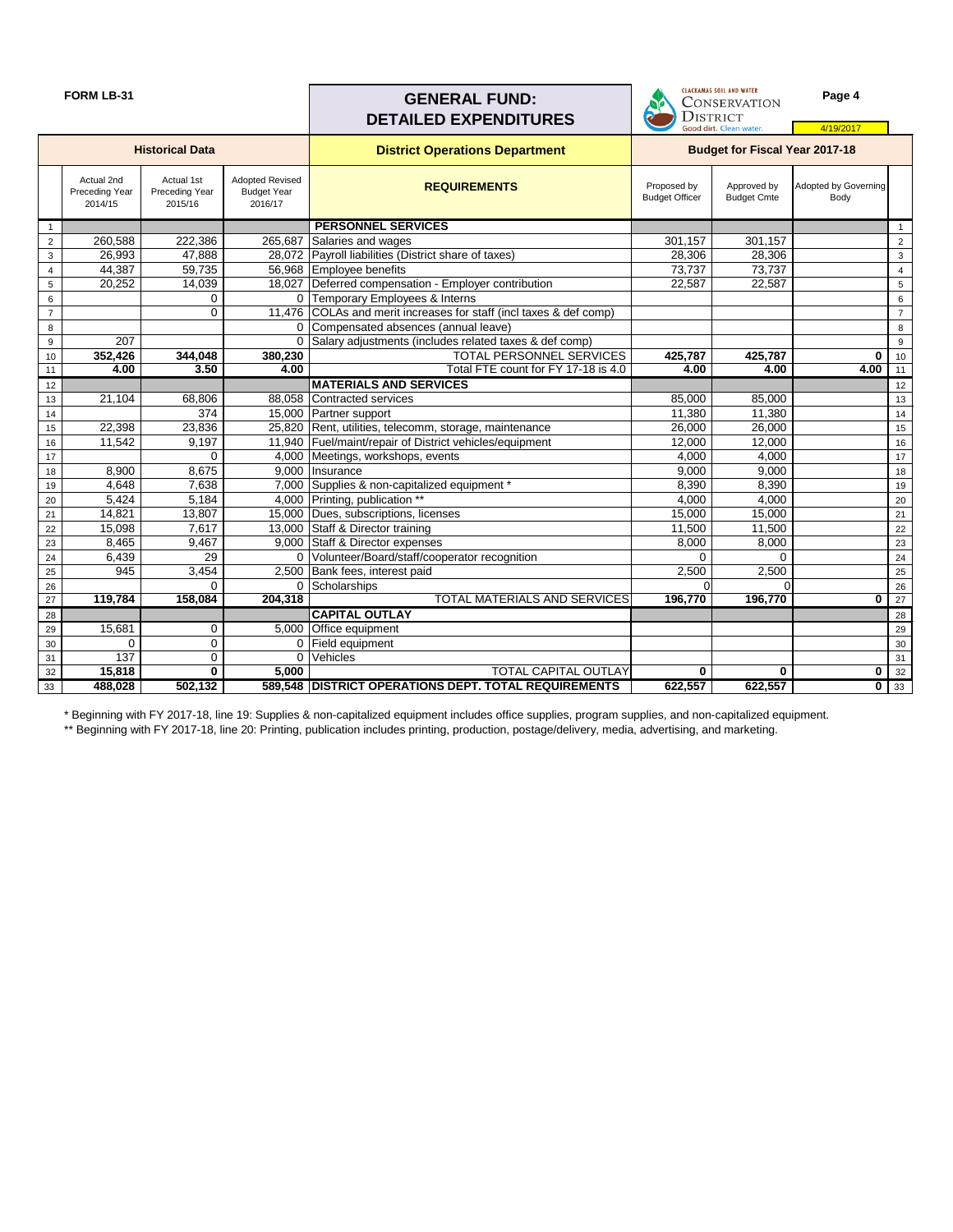| <b>FORM LB-31</b> |  |
|-------------------|--|
|-------------------|--|



|                 | <b>FORM LB-31</b>                              |                                         |                                               | <b>GENERAL FUND:</b><br><b>DETAILED EXPENDITURES</b>               | LLALRAMAJ JUIL ANU WAIER<br><b>CONSERVATION</b><br>q<br><b>DISTRICT</b> |                                   | Page 5                       |                 |
|-----------------|------------------------------------------------|-----------------------------------------|-----------------------------------------------|--------------------------------------------------------------------|-------------------------------------------------------------------------|-----------------------------------|------------------------------|-----------------|
|                 |                                                |                                         |                                               |                                                                    |                                                                         | Good dirt. Clean water.           | 4/19/2017                    |                 |
|                 |                                                | <b>Historical Data</b>                  |                                               | <b>Conservation Services Department</b>                            | <b>Budget for Fiscal Year 2017-18</b>                                   |                                   |                              |                 |
|                 | Actual 2nd<br><b>Preceding Year</b><br>2014/15 | Actual 1st<br>Preceding Year<br>2015/16 | <b>Adopted Revised</b><br>Budget Year 2016/17 | <b>REQUIREMENTS</b>                                                | Proposed by<br><b>Budget Officer</b>                                    | Approved by<br><b>Budget Cmte</b> | Adopted by<br>Governing Body |                 |
| $\mathbf{1}$    |                                                |                                         |                                               | <b>PERSONNEL SERVICES</b>                                          |                                                                         |                                   |                              | $\mathbf{1}$    |
| 2               | 584,116                                        | 658,133                                 |                                               | 707,288 Salaries and wages                                         | 794,707                                                                 | 794,707                           |                              | $\sqrt{2}$      |
| 3               | 60,081                                         | 36,904                                  |                                               | 74,660 Payroll liabilities (District share of taxes)               | 75,235                                                                  | 75,235                            |                              | $\mathbf{3}$    |
| $\overline{4}$  | 128,847                                        | 138,490                                 |                                               | 155,050 Employee benefits                                          | 163,354                                                                 | 163,354                           |                              | $\overline{4}$  |
| 5               | 39,370                                         | 42,641                                  |                                               | 47,559 Deferred compensation - Employer contribution               | 46,127                                                                  | 46,127                            |                              | $\overline{5}$  |
| 6               | 2,936                                          | 0                                       |                                               | 0 Temporary employees & interns                                    | $\mathbf 0$                                                             | $\mathbf 0$                       |                              | $\,6\,$         |
| $\overline{7}$  | $\mathbf 0$                                    | $\mathbf 0$                             |                                               | 27,639 COLAs and merit increases for staff (incl taxes & def comp) | $\mathbf 0$                                                             | $\mathbf 0$                       |                              | $\overline{7}$  |
| 8               |                                                | $\mathbf 0$                             |                                               | 0 Compensated absences (annual leave)                              | $\overline{0}$                                                          | $\mathbf 0$                       |                              | $\bf 8$         |
| 9               |                                                | $\overline{0}$                          | $\Omega$                                      | Salary adjustments (includes related taxes & def comp)             | $\Omega$                                                                | $\Omega$                          |                              | 9               |
| 10              | 815,350                                        | 876,168                                 | 1,012,196                                     | <b>TOTAL PERSONNEL SERVICES</b>                                    | 1,079,423                                                               | 1,079,423                         | $\bf{0}$                     | 10              |
| 11              | 9.50                                           | 10.00                                   | 11.50                                         | Total FTE count for FY 17-18 is 11.4                               | 11.40                                                                   | 11.40                             | 11.40                        | 11              |
| 12 <sup>2</sup> |                                                |                                         |                                               | <b>MATERIALS AND SERVICES</b>                                      |                                                                         |                                   |                              | 12              |
| 13              | 14,886                                         | 37,231                                  |                                               | 50,000 Contracted services                                         | 10,000                                                                  | 10,000                            |                              | 13              |
| 14              |                                                | 24,140                                  |                                               | 40,000 Partner support                                             | 10,800                                                                  | 10,800                            |                              | 14              |
| 15              | 66,420                                         | 73,311                                  |                                               | 74,200 Rent, utilities, telecomm, storage, maintenance             | 66,497                                                                  | 66,497                            |                              | 15              |
| 16              | 6,304                                          | 6,047                                   |                                               | 6,700 Fuel/maint/repair of District vehicles/equipment             | 5,583                                                                   | 5,583                             |                              | 16              |
| 17              | 6,304                                          | 7,480                                   |                                               | 6,400 Meetings, workshops, events                                  | 21,333                                                                  | 21,333                            |                              | 17              |
| 18              | 1,912                                          | 2,569                                   |                                               | 7,200 Insurance                                                    | 6,000                                                                   | 6,000                             |                              | 18              |
| 19              | 19,433                                         | 17,065                                  |                                               | 20,400 Supplies & non-capitalized equipment *                      | 24,500                                                                  | 24,500                            |                              | $19$            |
| 20              | 3,384                                          | 17,301                                  |                                               | 21,600 Printing, publication **                                    | 22,800                                                                  | 22,800                            |                              | 20              |
| 21              | 14,497                                         | 18,395                                  |                                               | 18,200 Dues, subscriptions, licenses                               | 13,120                                                                  | 13,120                            |                              | 21              |
| 22              | 18,257                                         | 12,670                                  |                                               | 18,200 Staff & Director training                                   | 18,100                                                                  | 18,100                            |                              | 22              |
| 23              | 3,329                                          | 6,028                                   |                                               | 5,600 Staff & Director expenses                                    | 9,416                                                                   | 9,416                             |                              | 23              |
| 24              |                                                | $\Omega$                                |                                               | 0 Volunteer/cooperator recognition                                 | 500                                                                     | 500                               |                              | 24              |
| 25              | 309                                            | $\mathbf 0$                             |                                               | 0 Bank fees, interest paid                                         | $\Omega$                                                                | $\mathbf 0$                       |                              | 25              |
| 26              |                                                | $\mathbf 0$                             | $\overline{0}$                                | Scholarships                                                       | $\mathbf 0$                                                             | $\mathbf 0$                       | ŋ                            | 26              |
| 27              | 155,036                                        | 222,237                                 | 268,500                                       | <b>TOTAL MATERIALS AND SERVICES</b>                                | 208,649                                                                 | 208,649                           |                              | $\overline{27}$ |
| 28              |                                                |                                         |                                               | <b>CAPITAL OUTLAY</b>                                              |                                                                         |                                   |                              | 28              |
| 29              | 6,257                                          | 1,039                                   |                                               | 5,000 Office equipment                                             | 3,000                                                                   | 3,000                             |                              | 29              |
| 30              | 11,449                                         | 806                                     |                                               | 8,100 Field equipment                                              | $\Omega$                                                                | $\Omega$                          |                              | 30              |
| 31              | 25,321<br>43,027                               | $\mathbf 0$<br>1,845                    | 46,100                                        | 33,000 Vehicles<br><b>TOTAL CAPITAL OUTLAY</b>                     | 0<br>3,000                                                              | $\Omega$<br>3,000                 | $\bf{0}$                     | 31<br>32        |
| 32              |                                                |                                         |                                               |                                                                    |                                                                         |                                   |                              |                 |
| 33              | 1,013,413                                      | 1,100,250                               |                                               | 1,326,796 CONSERVATION SVCS DEPT. TOTAL REQUIREMENTS               | 1,291,072                                                               | 1,291,072                         | $\mathbf 0$                  | 33              |

\* Beginning with FY 2017-18, line 19: Supplies & non-capitalized equipment includes office supplies, program supplies, and non-capitalized equipment. \*\* Beginning with FY 2017-18, line 20: Printing, publication includes printing, production, postage/delivery, media, advertising, and marketing.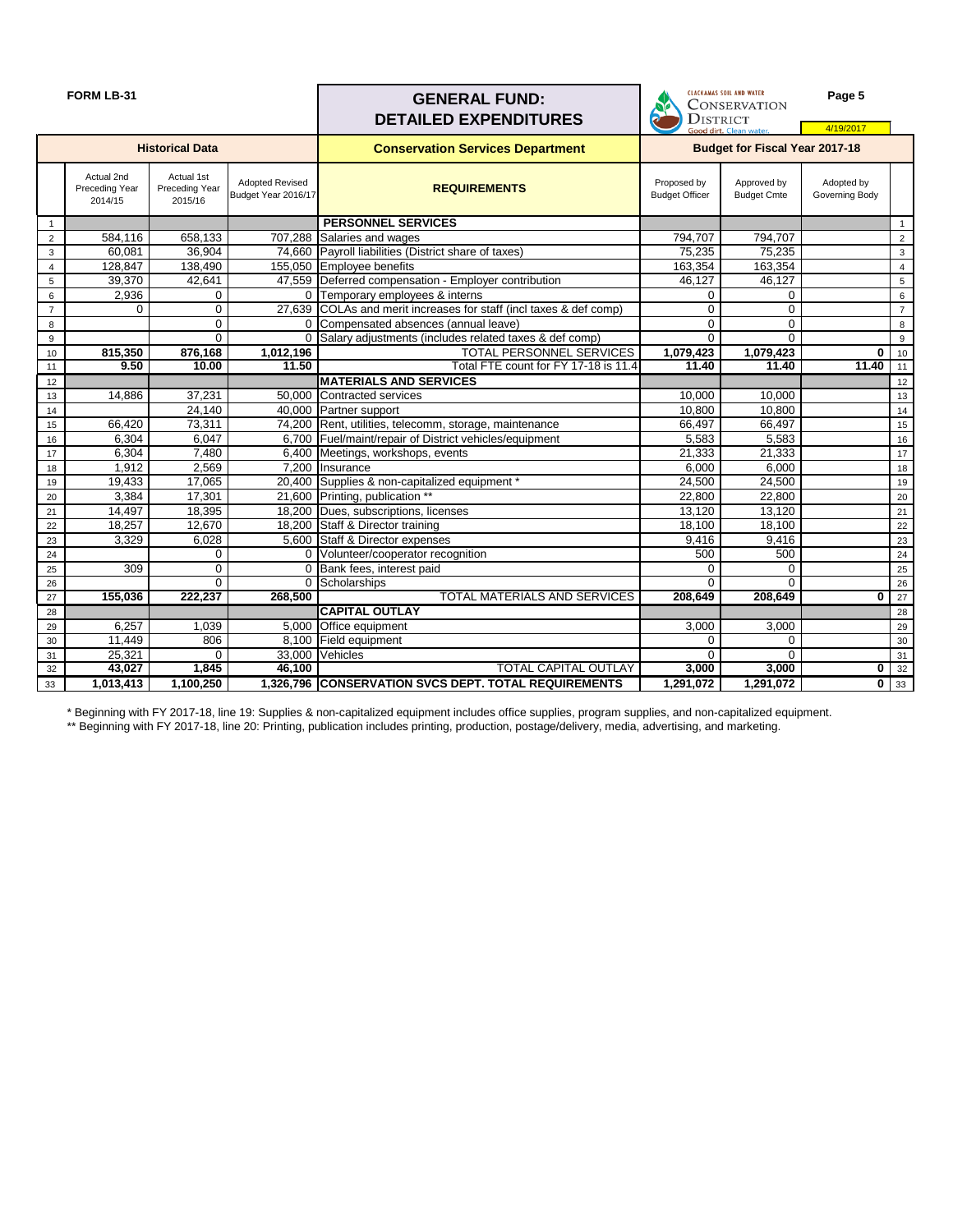#### **FORM LB-31 Page 6**<br> **GENERAL FUND:** CONSERVATION **DETAILED EXPENDITURES DISTRICT** 4/19/2017 **Historical DataBudget for Fiscal Year 2017-18 Land Management Department** Actual 2nd Actual 1st Adopted Revised<br>Budget Year 2016/17 Proposed by Approved by Adopted by Preceding Year **REQUIREMENTS** Preceding Year Budget Officer Budget Cmte Governing Body 2014/15 2015/16 **PERSONNEL SERVICES** 2 **0 Salaries and wages** 2 **0 Salaries and wages** 2 **1** 2 3 0 Payroll liabilities (District share of taxes) 3 4 0 Employee benefits 4 5 0 Deferred compensation - Employer contribution Function Function Function Function Function Function Function 6 0 Temporary employees & interns and the contract of the contract of the contract of the contract of the contract of the contract of the contract of the contract of the contract of the contract of the contract of the cont 7 0 COLAs and merit increases for staff (incl taxes & def comp) 7 8 0 Compensated absences (annual leave) 8 9 0 Salary adjustments (includes related taxes & def comp)<br>
10 0 0 0 10 0 10 10 **0 0 0** TOTAL PERSONNEL SERVICES **0 0 0** 10 **11** Total FTE count for FY 17-18 is 0.0 12 **MATERIALS AND SERVICES** 13 45,750 17,787 28,100 Contracted services 20,000 20,000 13 13 13 45,750 17,787 28,100 Contracted services 20,000 20,000 20,000 20,000 13 14 **14** 0 0 Partner support 14 15 4,566 5,066 3,900 Rent, utilities, telecomm, storage, maintenance 4,000 4,000 1600 15<br>16 1.995 3.533 5.000 Fuel/maint/repair of District vehicles/equipment 5,000 5.000 16 16 1,995 3,533 5,000 Fuel/maint/repair of District vehicles/equipment 5,000 5,000 5,000 16 17 17 0 Meetings, workshops, events 17<br>18 677 0 Insurance 18 18 677 0 Insurance 18 19 16,990 7,568 15,000 Supplies & non-capitalized equipment \* 10,000 10,000 10,000 19 20 0 Printing, publication \*\*<br>21 0 Dues, subscriptions, licenses 21 20 21 21 0 0 Dues, subscriptions, licenses 20 0 21 22 **0 1 Constant Staff & Director training 22** 22 **1 Constant Constant Constant Constant Constant Constant Constant Constant Constant Constant Constant Constant Constant Constant Constant Constant Constant Constant Constan** 23 48 48 250 Staff & Director expenses 200 200 200 23 24 0 Volunteer/cooperator recognition 25 0 Volunteer/cooperator recognition 25 24 25 25 | Contract Contract Contract Contract Contract Contract Paid Contract Contract Contract Contract Contract Contract Contract Contract Contract Contract Contract Contract Contract Contract Contract Contract Contract Contr 26 1 4,000 4,000 0 4,000 Scholarships 26 1 26 26 26 26 26 26 27 28 29 29 29 20 20 20 20 20 20 20 20 20 20 20 20 27 **73,979 34,002 56,250** TOTAL MATERIALS AND SERVICES **39,200 39,200 0** 27 28 **CAPITAL OUTLAY** 28 29 0 0 Office equipment 29 30 2,170 0 5,000 Field equipment 10,000 10,000 30 31 0 Vehicles 31 32 **2,170 0 5,000** TOTAL CAPITAL OUTLAY **10,000 10,000 0** 32 33 **76,149 34,002 61,250 LAND MANAGEMENT DEPT. TOTAL REQUIREMENTS 49,200 49,200 0** 33

*Focus is on managing land that the District owns, and on supporting local land managers.*

\* Beginning with FY 2017-18, line 19: Supplies & non-capitalized equipment includes office supplies, program supplies, and non-capitalized equipment.

\*\* Beginning with FY 2017-18, line 20: Printing, publication includes printing, production, postage/delivery, media, advertising, and marketing.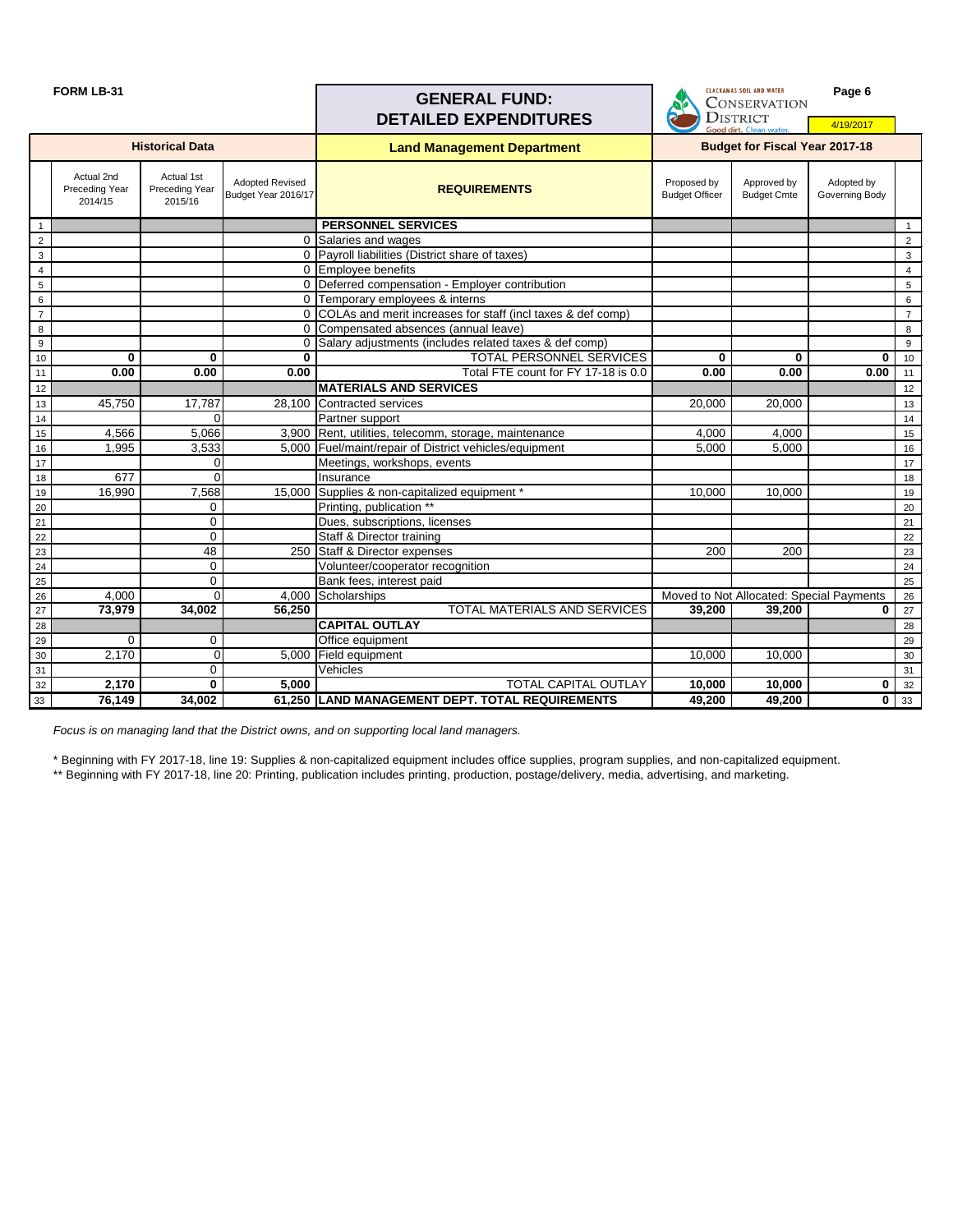#### **FORM LB-31 Page 7**<br>**GENERAL FUND:** CONSERVATION **DISTRICT DETAILED EXPENDITURES** 4/19/2017 **Not Allocated to Any Department Historical Data Budget for Fiscal Year 2017-18** Actual 2nd Actual 1st Preceding Adopted Revised Adopted by Proposed by Approved by Budget Year 2016/17 **REQUIREMENTS** Preceding Year Year 2015/16 Budget Officer Budget Cmte Governing Body 2014/15 1 **PERSONNEL SERVICES Not Allocated** 1 2 Salaries and wages (0.0 FTE in FY 16-17) 2 3 Payroll liabilities (District share of taxes) 3 4 **Employee benefits Employee benefits All in the set of the set of the set of the set of the set of the set of the set of the set of the set of the set of the set of the set of the set of the set of the set of the set** 5 Deferred compensation - Employer contribution 5 6 Temporary employees & interns and the control of the control of the control of the control of the control of the control of the control of the control of the control of the control of the control of the control of the co 7 COLAs and merit increases for staff (incl taxes & def comp) 7 COLAS and merit increases for staff (incl taxes & def comp) 8 Compensated absences (annual leave) 8 Compensated absences (annual leave) 8 Compensated absences (annual leave) 9 Salary adjustments (includes related taxes & def comp) 9 (Salary adjustments (includes related taxes & def comp) 10 **0 0 0** TOTAL PERSONNEL SERVICES **0 0 0** 10 11 Total FTE count for FY 17-18 is 0.0 **0.00 0.00 0.00** 11 12 **MATERIALS AND SERVICES Not Allocated** 12 **MATERIALS AND SERVICES Not Allocated** 13 Contracted services and the contracted services and the contracted services and the contracted services of the contracted services of the contracted services of the contracted services of the contracted services of the 14 **Partner support** 2008 **Partner support** 2008 **Partner support** 2008 **Partner support** 2008 **Partner support** 2008 **Partner support** 2008 **Partner support** 2008 **Partner support** 2008 **Partner support** 2008 **Partner sup** 15 **Rent, utilities, telecomm, storage, maintenance** 15 and 15 and 15 and 15 and 15 and 15 and 15 and 15 and 15 16 **Fuel/maint/repair of District vehicles/equipment** 16 and 16 and 16 and 16 and 16 and 16 and 16 and 16 and 16 17 Meetings, workshops, events and the contract of the contract of the contract of the contract of the contract of the contract of the contract of the contract of the contract of the contract of the contract of the contrac 18 **Insurance and Insurance in the Insurance** of the Insurance of the Insurance of the Insurance of the Insurance 19 **Supplies & non-capitalized equipment \*** 19 **Supplies & non-capitalized equipment \*** 19 **19** 19 20 **Printing, publication \*\*** 20 **Printing, publication \*\*** 21 **Dues, subscriptions, licenses** 21 **Dues** 21 **Dues, subscriptions, licenses** 21 **1** 22 Staff & Director training and the staff of the state of the state of the state of the state of the state of the state of the state of the state of the state of the state of the state of the state of the state of the sta 23 Staff & Director expenses 23 Staff & Director expenses 23 Staff & Director expenses 23 Staff & Director expenses 24 Volunteer/cooperator recognition 22 Volunteer/cooperator recognition 24 Volunteer 2012 12 Volunteer 2012 12 25 Bank fees, interest paid and the contract of the contract of the contract of the contract of the contract of the contract of the contract of the contract of the contract of the contract of the contract of the contract o 26 November 26 November 2012 1 Apple 26 November 2012 1 Apple 26 November 2012 1 Apple 26 November 2013 1 Apple 26 27 **0 0 0** TOTAL MATERIALS AND SERVICES **0 0 0** 27 28 **CAPITAL OUTLAY Not Allocated** 28 29 **Office equipment** 29 **Office equipment** 29 **Office 20 Office equipment** 29 **1** 30 **Field equipment 20 Field equipment** 30 **Field equipment** 30 **Field 20 I** 30 31 Vehicles 31 32 **0 0 0** TOTAL CAPITAL OUTLAY **0 0 0** 32 33 **DEBT SERVICE Not Allocated** 33  $34$  0 0 0 34 35 35 36 36 37 37 38 **0 0 0** TOTAL DEBT SERVICE **0 0 0** 38 39 **SPECIAL PAYMENTS Not Allocated** 39 40 Grants to Partners 195,000 195,000 40 41 Previously shown in Land Mgmt Dept line 26 Scholarships **6,000 Controlled in the U.S. A. A. Scholarships** 6,000 Controlled in the state of the state of the state of the state of the state of the state of the state of th 42 42 43 43 44 **0 0 0** TOTAL SPECIAL PAYMENTS **201,000 201,000 0** 44 45 **INTERFUND TRANSFERS** 45 46 321,942 1,110,000 490,882 Transfers to Conservation Grants Fund 586,250 586,250 586,250 0 46 47 New Fund FY1617 0 Transfers to Conservation Loans Fund 0 0 0 47 New Fund FY161748 75,000 0 0 27,000 Transfers to Working Lands Legacy Fund 10,000 13,304 0 48 110,376 154,796 0 Transfers to Building Reserve Fund<br>50 160,000 160,000 0 49<br>50 1.264.796 1.264.796 517,882 TOTAL INTERFUND TRANSFERS 756,250 759,554 0 50 50 **507,318 1,264,796 517,882** TOTAL INTERFUND TRANSFERS **756,250 759,554 0** 50 51 **OPERATING CONTINGENCY 0 0 0** 51 52 **507,318 1,264,796 517,882 TOTAL EXPENDITURES Not Allocated 957,250 960,554 0** 52 53 **Ending balance (prior years)** 53 **Figure 1.1** 53 54 **1,473,592 955,723 832,028 UNAPPROPRIATED ENDING FUND BALANCE 818,926 818,928 0** 54 55 326,250 Reserved for future expenditure 200 249,118 249,118 249,118 0 55 56 **1,980,910 2,220,519 1,676,160 NOT ALLOCATED: TOTAL REQUIREMENTS 2,025,294 2,028,600 0** 56

*This budget sheet started with FY 2015-16. Data related to these General Fund expense categories for FY 14-15 and prior years appears on the General Fund Summary of Expenses sheets (pages 2 and 3).*

\* Beginning with FY 2017-18, line 19: Supplies & non-capitalized equipment includes office supplies, program supplies, and non-capitalized equipment.

\*\* Beginning with FY 2017-18, line 20: Printing, publication includes printing, production, postage/delivery, media, advertising, and marketing.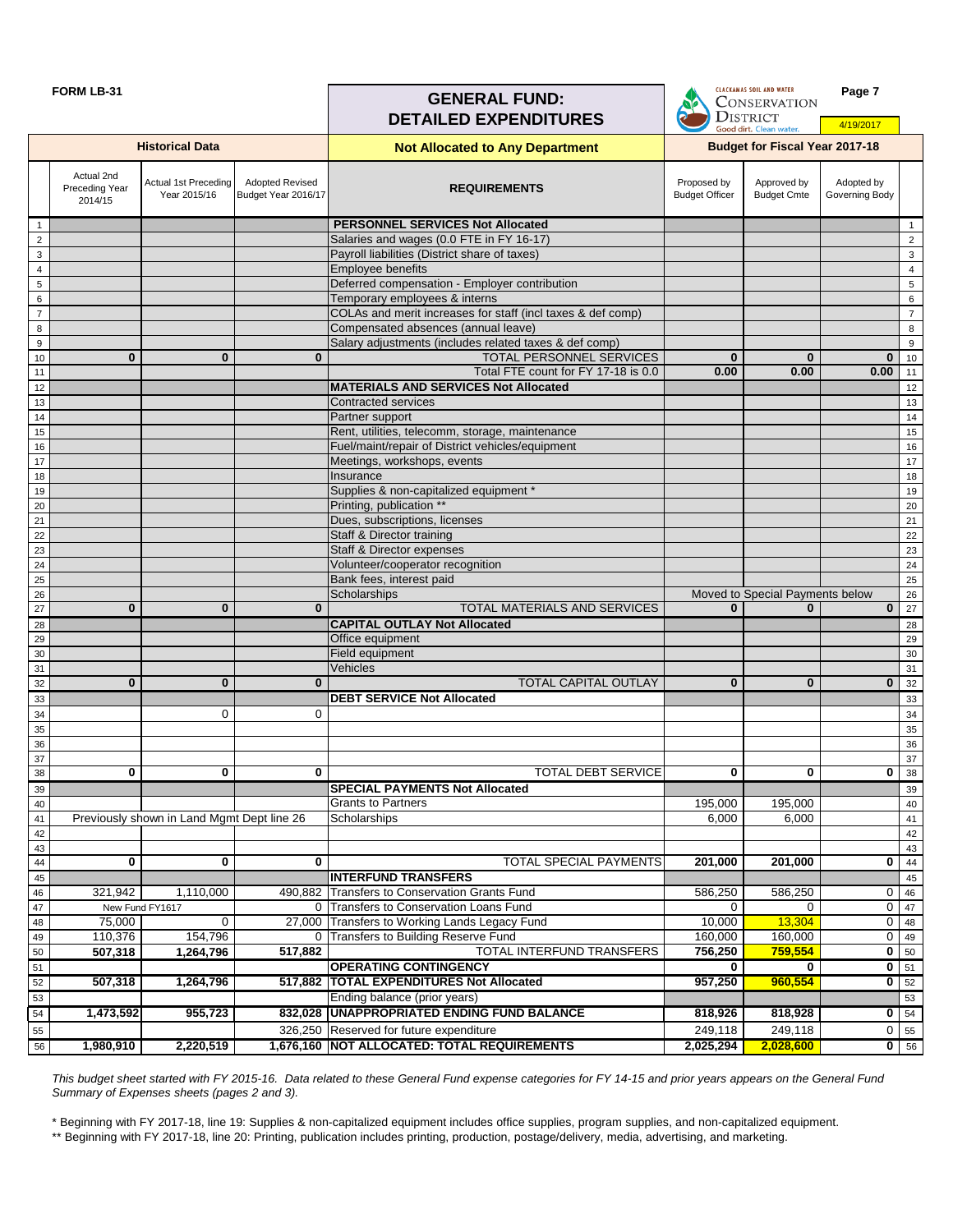|                                   | <b>FORM LB-10</b>                                         |                        |                                                         |                                                                                                                                       | <b>SPECIAL REVENUE FUND:</b><br><b>CONSERVATION GRANTS FUND</b> |                                                                                                                       |                                      | <b>CLACKAMAS SOIL AND WATER</b><br><b>CONSERVATION</b><br><b>DISTRICT</b><br>Good dirt. Clean water. |                                  |                                   |
|-----------------------------------|-----------------------------------------------------------|------------------------|---------------------------------------------------------|---------------------------------------------------------------------------------------------------------------------------------------|-----------------------------------------------------------------|-----------------------------------------------------------------------------------------------------------------------|--------------------------------------|------------------------------------------------------------------------------------------------------|----------------------------------|-----------------------------------|
|                                   |                                                           | <b>Historical Data</b> |                                                         |                                                                                                                                       |                                                                 |                                                                                                                       |                                      | <b>Budget for Fiscal Year 2017-18</b>                                                                |                                  |                                   |
|                                   | Actual 2nd Preceding Actual 1st Preceding<br>Year 2014/15 | Year 2015/16           | <b>Adopted Revised</b><br><b>Budget Year</b><br>2016/17 |                                                                                                                                       | <b>RESOURCES and REQUIREMENTS</b>                               |                                                                                                                       | Proposed by<br><b>Budget Officer</b> | Approved by<br><b>Budget Cmte</b>                                                                    | Adopted by<br>Governing Body     |                                   |
| $\overline{1}$                    |                                                           |                        |                                                         |                                                                                                                                       | <b>RESOURCES</b>                                                |                                                                                                                       |                                      |                                                                                                      |                                  | $\overline{1}$                    |
| $\overline{2}$                    | 160,058                                                   | (86, 779)              |                                                         | 527,878 Beginning fund balance: Working capital (accrual basis)                                                                       |                                                                 |                                                                                                                       | 155,000                              | 155,000                                                                                              | $\mathbf 0$                      | $\overline{2}$                    |
| $\mathbf{3}$                      | 321,942                                                   | 1,110,000              |                                                         | 490,882 Transferred from General Fund                                                                                                 |                                                                 |                                                                                                                       | 586,250                              | 586,250                                                                                              | $\overline{0}$                   | $\mathbf{3}$                      |
| $\overline{4}$<br>$5\phantom{.0}$ | 18,000<br>10,364                                          | 0<br>44,058            |                                                         | 12,830 OWEB Small Grants (combined) revenue for this FY<br>0 Other grants and reimbursements                                          |                                                                 |                                                                                                                       | 4,980<br>35,000                      | 4,980<br>35,000                                                                                      | $\overline{0}$<br>$\overline{0}$ | $\overline{4}$<br>$5\phantom{.0}$ |
| $6\phantom{.0}$                   | 20,719                                                    |                        |                                                         | 0 SEP funding for projects                                                                                                            |                                                                 |                                                                                                                       | $\mathbf 0$                          | 0                                                                                                    | $\overline{0}$                   | $6\phantom{.0}$                   |
| $\overline{7}$                    | 0                                                         | 2,192                  |                                                         | 0 Interest from bank accounts                                                                                                         |                                                                 |                                                                                                                       | $\mathbf 0$                          | $\mathbf 0$                                                                                          | $\overline{0}$                   | $\overline{7}$                    |
| $\bf{8}$                          | $\Omega$                                                  | $\Omega$               |                                                         | 0 Other                                                                                                                               |                                                                 |                                                                                                                       | $\mathbf 0$                          | $\overline{0}$                                                                                       | $\overline{0}$                   | 8                                 |
| 9<br>10                           | 59,300<br>31,513                                          | 57,527<br>51,626       | Loans Fund                                              | See Conservation   Disbursements from DEQ CWSRF: conservation loan # R22405<br>Conservation loans: repayments received from borrowers |                                                                 | See Conservation Loans Fund                                                                                           |                                      | 9<br>10                                                                                              |                                  |                                   |
| 11                                | 5,937                                                     | $\Omega$               |                                                         | 0 Milk Creek Meadowbrook project grants (combined)                                                                                    |                                                                 |                                                                                                                       | $\mathbf 0$                          | 0                                                                                                    | $\mathbf 0$                      | 11                                |
| 12                                | 627,833                                                   | 1,178,624              |                                                         | 1,031,590 Total resources, except taxes to be levied                                                                                  |                                                                 |                                                                                                                       | 781,230                              | 781,230                                                                                              | $\mathbf 0$                      | 12                                |
| 13                                | $\Omega$                                                  | 0                      |                                                         | 0 Taxes necessary to balance                                                                                                          |                                                                 |                                                                                                                       | 0                                    | 0                                                                                                    | $\overline{0}$                   | 13                                |
| 14                                | $\Omega$                                                  | 0                      |                                                         | 0 Taxes collected in year levied                                                                                                      |                                                                 |                                                                                                                       | $\Omega$                             | $\Omega$                                                                                             | $\overline{0}$                   | 14                                |
| 15                                | 627,833                                                   | 1,178,624              |                                                         | 1,031,590 TOTAL RESOURCES                                                                                                             |                                                                 |                                                                                                                       | 781,230                              | 781,230                                                                                              | $\mathbf 0$                      | 15                                |
| 16                                |                                                           |                        |                                                         |                                                                                                                                       | <b>REQUIREMENTS</b>                                             |                                                                                                                       |                                      |                                                                                                      |                                  | 16                                |
| 17                                |                                                           |                        |                                                         | <b>Department (Org. Unit)</b>                                                                                                         | <b>Object Classification</b>                                    | <b>Detail</b>                                                                                                         |                                      |                                                                                                      |                                  | 17                                |
|                                   | This section left                                         | 244,233                |                                                         | 332,604 Not Allocated to any Dept.                                                                                                    | <b>Special Payments</b>                                         | Grants and cost-share to<br>Cooperators                                                                               | 115,253                              | 115,253                                                                                              | $\mathbf{0}$                     |                                   |
| 18                                | blank. These                                              |                        |                                                         |                                                                                                                                       |                                                                 |                                                                                                                       |                                      |                                                                                                      |                                  | 18                                |
| 19                                | expenses were<br>recategorized into the                   | 172,828                |                                                         | 220,300 Not Allocated to any Dept.                                                                                                    | <b>Special Payments</b>                                         | <b>Grants to Partners</b>                                                                                             | 77,175                               | 77,175                                                                                               | $\overline{0}$                   | 19                                |
| 20                                | W's, lines 26-33                                          | 207,181                |                                                         | 215,000 Conservation Services Dept.                                                                                                   | <b>Materials &amp; Services</b>                                 | <b>Contracted services</b>                                                                                            | 479,010                              | 479,010                                                                                              |                                  | $0 \quad 20$                      |
|                                   |                                                           |                        |                                                         |                                                                                                                                       | <b>Materials &amp; Services</b>                                 | Contracted services for WeedWise                                                                                      |                                      | Included in line Included in line<br>20                                                              |                                  |                                   |
| 21                                |                                                           | $\mathbf 0$            |                                                         | 95,882 Conservation Services Dept.                                                                                                    |                                                                 | <b>CRISP</b> partnership                                                                                              | 20                                   |                                                                                                      |                                  | $0 \mid 21$                       |
|                                   | Recategorized into<br>the W's lines 26-33                 |                        |                                                         |                                                                                                                                       |                                                                 |                                                                                                                       | Included in line                     |                                                                                                      |                                  |                                   |
| 22<br>23                          | $\Omega$                                                  | 2,377<br><sup>0</sup>  |                                                         | 4,000 Conservation Services Dept.                                                                                                     | <b>Materials &amp; Services</b>                                 | Milk Creek Meadowbrook project                                                                                        | 20<br>$\mathbf 0$                    | 0<br>0                                                                                               | $\overline{0}$<br>$\overline{0}$ | 22<br>23                          |
|                                   |                                                           |                        |                                                         |                                                                                                                                       |                                                                 |                                                                                                                       |                                      |                                                                                                      |                                  |                                   |
|                                   |                                                           |                        |                                                         |                                                                                                                                       |                                                                 | Inter-fund transfer to Conservation                                                                                   |                                      |                                                                                                      |                                  |                                   |
| 24                                | 0                                                         | $\mathbf 0$            | 134,000                                                 | Not Allocated to any Dept.                                                                                                            | Transfers: Inter-fund transfer                                  | Loans Fund (new fund)                                                                                                 |                                      | See Conservation Loans Fund                                                                          |                                  | 24                                |
|                                   |                                                           |                        | See Conservation                                        |                                                                                                                                       |                                                                 |                                                                                                                       |                                      |                                                                                                      |                                  |                                   |
| 25                                |                                                           | 48,802                 | Loans Fund                                              |                                                                                                                                       | <b>Special Payments</b>                                         | Conservation loans to Cooperators                                                                                     |                                      |                                                                                                      |                                  | 25                                |
|                                   |                                                           |                        |                                                         |                                                                                                                                       |                                                                 | <b>Wildlife Habitat Conservation:</b>                                                                                 |                                      |                                                                                                      |                                  |                                   |
| 26                                | 98,433                                                    |                        |                                                         |                                                                                                                                       |                                                                 | grants, cost-share, contracts                                                                                         |                                      |                                                                                                      |                                  | 26                                |
|                                   |                                                           |                        |                                                         |                                                                                                                                       |                                                                 | Weed Management: grants, cost-                                                                                        |                                      |                                                                                                      |                                  |                                   |
| 27                                | 188,588                                                   |                        |                                                         |                                                                                                                                       |                                                                 | share, contracts                                                                                                      |                                      |                                                                                                      |                                  | 27                                |
| 28                                | 123,317                                                   |                        |                                                         |                                                                                                                                       |                                                                 | Water Quality: grants, cost-share,<br>contracts                                                                       |                                      |                                                                                                      |                                  | 28                                |
|                                   |                                                           |                        |                                                         | Conservation Services Dept./                                                                                                          |                                                                 | Materials & Services/ Special Water Quantity: grants, cost-share,                                                     |                                      |                                                                                                      |                                  |                                   |
| 29                                | 93,151                                                    | Recategorized:         | Recategorized:                                          | Not Allocated to any Dept.                                                                                                            | Payments                                                        | contracts                                                                                                             |                                      |                                                                                                      |                                  | 29                                |
|                                   |                                                           | See lines 18-23        | See lines 18-23                                         |                                                                                                                                       |                                                                 | Stormwater Management: grants,                                                                                        |                                      | Recategorized: See lines 18-23                                                                       |                                  |                                   |
| 30                                | 14,732                                                    |                        |                                                         |                                                                                                                                       |                                                                 | cost-share, contracts<br>Soil Quality & Soil Conservation:                                                            |                                      |                                                                                                      |                                  | 30                                |
| 31                                | 1,841                                                     |                        |                                                         |                                                                                                                                       |                                                                 | grants, cost-share, contracts                                                                                         |                                      |                                                                                                      |                                  | 31                                |
|                                   |                                                           |                        |                                                         |                                                                                                                                       |                                                                 | Partner Programs: grants, cost-                                                                                       |                                      |                                                                                                      |                                  |                                   |
| 32                                | 116,950                                                   |                        |                                                         |                                                                                                                                       |                                                                 | share, contracts                                                                                                      |                                      |                                                                                                      |                                  | 32                                |
| 33                                | 76,100                                                    |                        |                                                         | Not Allocated to any Dept.                                                                                                            | <b>Special Payments</b>                                         | <b>Conservation Loans to Cooperators:</b><br>Water Quality, Water Quantity, Soil<br><b>Quality &amp; Conservation</b> |                                      |                                                                                                      |                                  | 33                                |
| 34                                | 0                                                         | 626,619                |                                                         | 867,786   Total Expenses (See note on line 16)                                                                                        |                                                                 |                                                                                                                       | 671,438                              | 671,438                                                                                              | $\mathbf{0}$                     | 34                                |
| 35                                | 0                                                         | $\Omega$               |                                                         | 163,804   UNAPPROPRIATED ENDING FUND BALANCE (funds needed from July-November 2017)                                                   |                                                                 |                                                                                                                       | 109,792                              | 109,792                                                                                              |                                  | $\overline{0}$ 35                 |
| 36                                | (85, 279)                                                 | 503,203                |                                                         | 0 Reserved for future expenditure                                                                                                     |                                                                 |                                                                                                                       | $\mathbf 0$                          | $\Omega$                                                                                             | $\overline{0}$                   | 36                                |
| 37                                | (85, 279)                                                 | 1,129,822              |                                                         | 1,031,590 TOTAL REQUIREMENTS                                                                                                          |                                                                 |                                                                                                                       | 781,230                              | 781,230                                                                                              |                                  | $\overline{0}$ 37                 |

The Conservation Fund was set up as a Special Revenue Fund beginning in FY 2012-13. This fund was renamed the **Conservation Grants Fund** beginning in FY 2016-17.

*UEFB and Reserved for future expenditure in this fund = carried over to next fiscal year to pay July-November 2018 expenses and to complete multi-year projects/contracts.*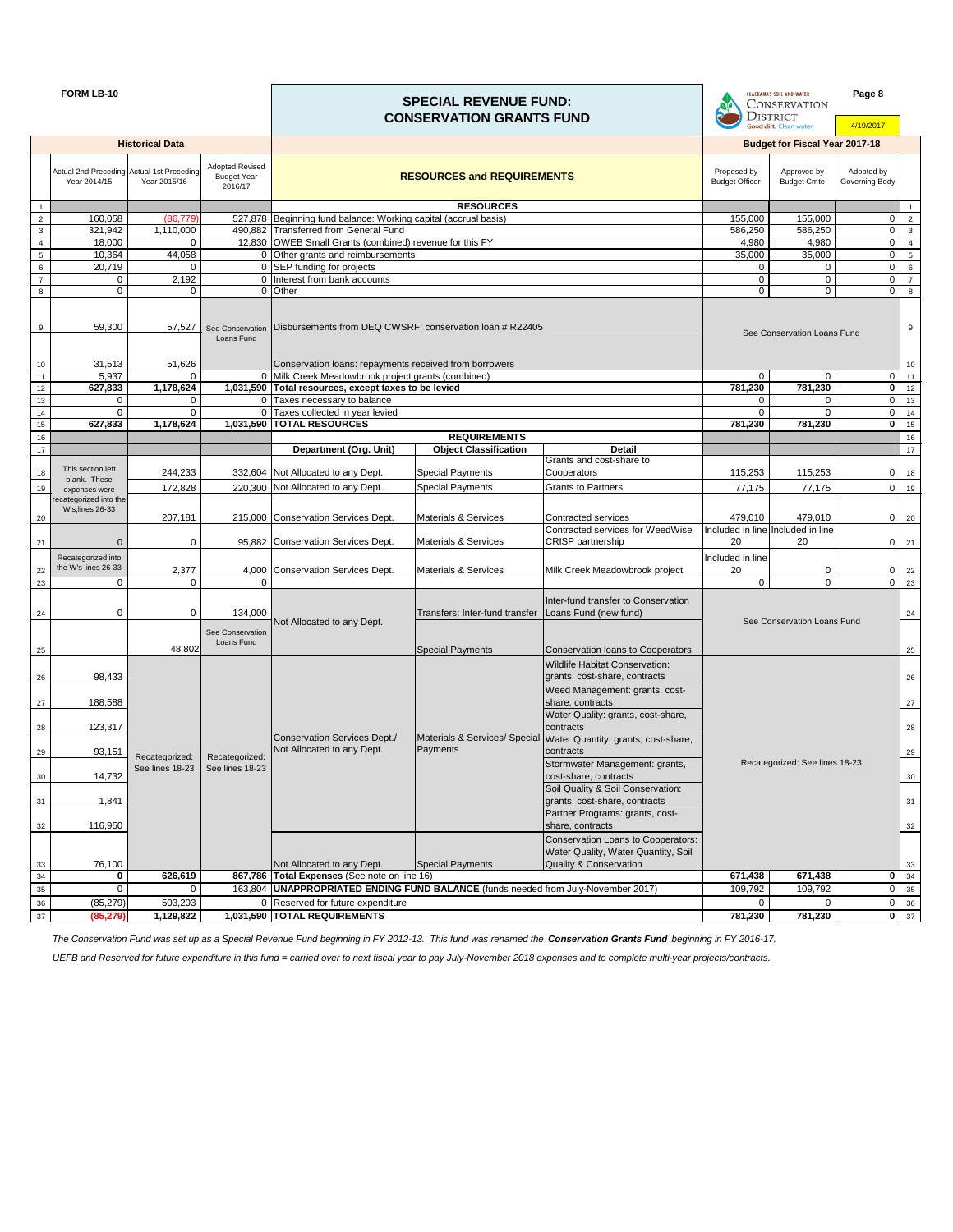**Clackamas SWCD**

|  | This is a <i>special</i> fund |  |  |
|--|-------------------------------|--|--|
|  |                               |  |  |

| 4/19/2017   |  |
|-------------|--|
| ear 2017-18 |  |

### **FORM LB-10 Worksheet Page 8 W SPECIAL REVENUE FUND**

|    |           |          |                                                                                    |                  | Quantity, Soil Quality & |             |         |                                                       |
|----|-----------|----------|------------------------------------------------------------------------------------|------------------|--------------------------|-------------|---------|-------------------------------------------------------|
| 35 | 76,100    |          | Not Allocated to any Dept.                                                         | Special Payments | <b>Conservation</b>      |             |         | - 35                                                  |
| 36 | 713,112   | 675,421  | <b>1,001,786   Total Expenses</b> (See note on line 16)                            | 671.438          | 671,438                  | $0 \mid 36$ |         |                                                       |
| 37 |           |          | 29,804   UNAPPROPRIATED ENDING FUND BALANCE (funds needed from July-November 2017) |                  |                          |             | 109,792 | $\begin{array}{c} \text{37} \\ \text{37} \end{array}$ |
| 38 | (85, 279) | 503,203  | 0 Reserved for future expenditure                                                  |                  |                          |             |         | 0138                                                  |
| 39 | 627,833   | .178,624 | <b>1,031,590  TOTAL REQUIREMENTS</b>                                               |                  |                          |             | 781,230 | $0 \mid 39$                                           |

*UEFB and Reserved for future expenditure in this fund = carried over to next fiscal year to pay July-November 2018 expenses and to complete multi-year projects/contracts.* 

|                |                                                           | <b>Historical Data</b> |                                                         |                                                                |                                                   |                                                            | <b>Budget for Fiscal Year 2017-18</b> |                                   |                              |                 |
|----------------|-----------------------------------------------------------|------------------------|---------------------------------------------------------|----------------------------------------------------------------|---------------------------------------------------|------------------------------------------------------------|---------------------------------------|-----------------------------------|------------------------------|-----------------|
|                | Actual 2nd Preceding Actual 1st Preceding<br>Year 2014/15 | Year 2015/16           | <b>Adopted Revised</b><br><b>Budget Year</b><br>2016/17 |                                                                | <b>RESOURCES and REQUIREMENTS</b>                 |                                                            | Proposed by<br><b>Budget Officer</b>  | Approved by<br><b>Budget Cmte</b> | Adopted by<br>Governing Body |                 |
|                |                                                           |                        |                                                         |                                                                | <b>RESOURCES</b>                                  |                                                            |                                       |                                   |                              |                 |
| $\overline{2}$ | 160,058                                                   | (86, 779)              |                                                         |                                                                | 527,878   Beginning fund balance: Working capital |                                                            |                                       | 155,000                           |                              | $\overline{2}$  |
| $\mathbf{3}$   | 321,942                                                   | 1,110,000              |                                                         | 490,882 Transferred from General Fund                          |                                                   |                                                            | 586,250                               | 586,250                           |                              | $\mathbf{3}$    |
| $\overline{4}$ | 18,000                                                    |                        |                                                         | 12,830 OWEB Small Grants (combined) revenue for this FY        |                                                   |                                                            | 4,980                                 | 4,980                             |                              | $\overline{4}$  |
| 5              | 10,364                                                    | 44,058                 |                                                         | 0 Other grants and reimbursements                              |                                                   |                                                            | 35,000                                | 35,000                            |                              | $5\phantom{.0}$ |
| 6              | 20,719                                                    |                        |                                                         | 0 SEP funding for projects                                     |                                                   |                                                            | $\Omega$                              | $\Omega$                          |                              | 6               |
| $\overline{7}$ |                                                           | 2,192                  | $\Omega$                                                | Interest from bank accounts                                    |                                                   |                                                            |                                       |                                   |                              | $\overline{7}$  |
| 8              | $\mathbf{0}$                                              |                        | $\Omega$                                                | Other                                                          |                                                   |                                                            |                                       |                                   |                              | 8               |
| 9              | 59,300                                                    | 57,527                 |                                                         | Disbursements from DEQ CWSRF: conservation loan # R22405       |                                                   |                                                            |                                       |                                   |                              | 9               |
| 10             | 31,513                                                    | 51,626                 | See Conservation<br>Loans Fund                          | Conservation loans: principal received from borrowers          |                                                   |                                                            |                                       | See Conservation Loans Fund       |                              | $10\,$          |
| 11             | Included on line 10                                       |                        |                                                         | Conservation loans: interest received from borrowers           |                                                   |                                                            |                                       |                                   |                              | 11              |
| 12             | 2,432                                                     |                        |                                                         | 0 Milk Creek Meadowbrook project grant: OWEB restoration grant |                                                   |                                                            | 0                                     | $\mathbf 0$                       |                              | 12              |
| 13             | 3,505                                                     | $\mathbf 0$            |                                                         | 0 Milk Creek Meadowbrook project grant: DEQ 319                |                                                   |                                                            | $\Omega$                              | $\Omega$                          |                              | 13              |
| 14             | 627,833                                                   | 1,178,624              |                                                         | 1,031,590 Total resources, except taxes to be levied           |                                                   |                                                            | 781,230                               | 781,230                           | 0                            | 14              |
| 15             | $\mathbf{0}$                                              | $\mathbf 0$            |                                                         | Taxes necessary to balance                                     |                                                   |                                                            |                                       |                                   |                              | 15              |
| 16             | $\Omega$                                                  | $\mathbf{0}$           |                                                         | Taxes collected in year levied                                 |                                                   |                                                            |                                       |                                   |                              | 16              |
| 17             | 627,833                                                   | 1,178,624              |                                                         | 1,031,590 TOTAL RESOURCES                                      |                                                   |                                                            | 781,230                               | 781,230                           | $\mathbf{0}$                 | 17              |
| 18             |                                                           |                        |                                                         |                                                                | <b>REQUIREMENTS</b>                               |                                                            |                                       |                                   |                              | 18              |
| 19             |                                                           |                        |                                                         | <b>Department (Org. Unit)</b>                                  | <b>Object Classification</b>                      | <b>Detail</b>                                              |                                       |                                   |                              | 19              |
|                |                                                           |                        |                                                         |                                                                |                                                   |                                                            |                                       |                                   |                              |                 |
| 20             | This section left<br>blank. These                         | 244,233                |                                                         | 332,604 Not Allocated to any Dept.                             | <b>Special Payments</b>                           | Grants and cost-share to<br>Cooperators                    | 115,253                               | 115,253                           |                              | 20              |
| 21             | expenses were                                             | 172,828                |                                                         | 220,300 Not Allocated to any Dept.                             | <b>Special Payments</b>                           | <b>Grants to Partners</b>                                  | 77,175                                | 77,175                            |                              | 21              |
|                | recategorized into                                        |                        |                                                         |                                                                |                                                   |                                                            |                                       |                                   |                              |                 |
| 22             | the W's, lines 28-35                                      | 207,181                |                                                         | 215,000 Conservation Services Dept.                            | <b>Materials &amp; Services</b>                   | <b>Contracted services</b>                                 | 479,010                               | 479,010                           |                              | 22              |
|                |                                                           |                        |                                                         |                                                                |                                                   | Contracted services for WeedWise                           |                                       |                                   |                              |                 |
| 23             |                                                           |                        |                                                         | 95,882 Conservation Services Dept.                             | <b>Materials &amp; Services</b>                   | <b>CRISP</b> partnership                                   |                                       |                                   |                              | 23              |
|                |                                                           |                        |                                                         |                                                                |                                                   |                                                            | Included in                           | Included in                       |                              |                 |
|                | Recategorized into<br>the W's, lines 28-35                |                        |                                                         |                                                                |                                                   |                                                            | line 22                               | line 22                           |                              |                 |
| 24             |                                                           | 2,377                  |                                                         | 4,000 Conservation Services Dept.                              | <b>Materials &amp; Services</b>                   | Milk Creek Meadowbrook project                             |                                       |                                   |                              | 24              |
| 25             |                                                           |                        |                                                         |                                                                |                                                   |                                                            |                                       |                                   |                              | 25              |
|                |                                                           |                        |                                                         |                                                                | Transfers: Inter-fund                             | Inter-fund transfer to Conservation                        |                                       |                                   |                              |                 |
| 26             |                                                           |                        | 134,000                                                 |                                                                | transfer                                          | Loans Fund (new fund)                                      |                                       |                                   |                              | 26              |
|                |                                                           |                        | See Conservation                                        | Not Allocated to any Dept.                                     |                                                   |                                                            |                                       | See Conservation Loans Fund       |                              |                 |
|                |                                                           | 48,802                 | Loans Fund                                              |                                                                |                                                   |                                                            |                                       |                                   |                              |                 |
| 27             |                                                           |                        |                                                         |                                                                | <b>Special Payments</b>                           | Conservation loans to Cooperators                          |                                       |                                   |                              | 27              |
|                |                                                           |                        |                                                         |                                                                |                                                   |                                                            |                                       |                                   |                              |                 |
|                |                                                           |                        |                                                         |                                                                |                                                   | Wildlife Habitat Conservation:                             |                                       |                                   |                              |                 |
| 28             | 98,433                                                    |                        |                                                         |                                                                |                                                   | grants, cost-share, contracts                              |                                       |                                   |                              | 28              |
|                |                                                           |                        |                                                         |                                                                |                                                   | Weed Management: grants, cost-                             |                                       |                                   |                              |                 |
| 29             | 188,588                                                   |                        |                                                         |                                                                |                                                   | share, contracts                                           |                                       |                                   |                              | 29              |
| 30             | 123,317                                                   |                        |                                                         |                                                                |                                                   | Water Quality: grants, cost-share,<br>contracts            |                                       |                                   |                              | 30              |
|                |                                                           |                        |                                                         | <b>Conservation Services Dept./</b>                            | Materials & Services/                             | Water Quantity: grants, cost-share,                        |                                       |                                   |                              |                 |
| 31             | 93,151                                                    |                        | Recategorized:                                          | Not Allocated to any Dept.                                     | <b>Special Payments</b>                           | contracts                                                  | Recategorized: See lines 20-25        |                                   |                              | 31              |
| 32             | Recategorized:<br>14,732                                  | See lines 20-25        | See lines 20-25                                         |                                                                |                                                   | Stormwater Management: grants,<br>cost-share, contracts    |                                       |                                   |                              | 32              |
|                |                                                           |                        |                                                         |                                                                |                                                   | Soil Quality & Soil Conservation:                          |                                       |                                   |                              |                 |
| 33             | 1,841                                                     |                        |                                                         |                                                                |                                                   | grants, cost-share, contracts                              |                                       |                                   |                              | 33              |
|                |                                                           |                        |                                                         |                                                                |                                                   | Partner Programs: grants, cost-                            |                                       |                                   |                              |                 |
| 34             | 116,950                                                   |                        |                                                         |                                                                |                                                   | share, contracts                                           |                                       |                                   |                              | 34              |
|                |                                                           |                        |                                                         |                                                                |                                                   | Conservation Loans to<br>Cooperators: Water Quality, Water |                                       |                                   |                              |                 |

*The Conservation Fund was set up as a Special Revenue Fund beginning in FY 2012-13. This fund was renamed the Conservation Grants Fund beginning in FY 2016-17.*

*Revenue and expenditures related to loans made by CSWCD to borrowers for conservation practices/equipment were shown in the Conservation Fund in past years. A Conservation Loans Fund*  was established in FY 2016-17 to track loan-related revenue and expenditures. Loan-related resources that had accumulated in the old Conservation Fund were transferred to the Conservation *Loans Fund in FY 2016-17.* 

## **Conservation Grants Fund**

## **Worksheet**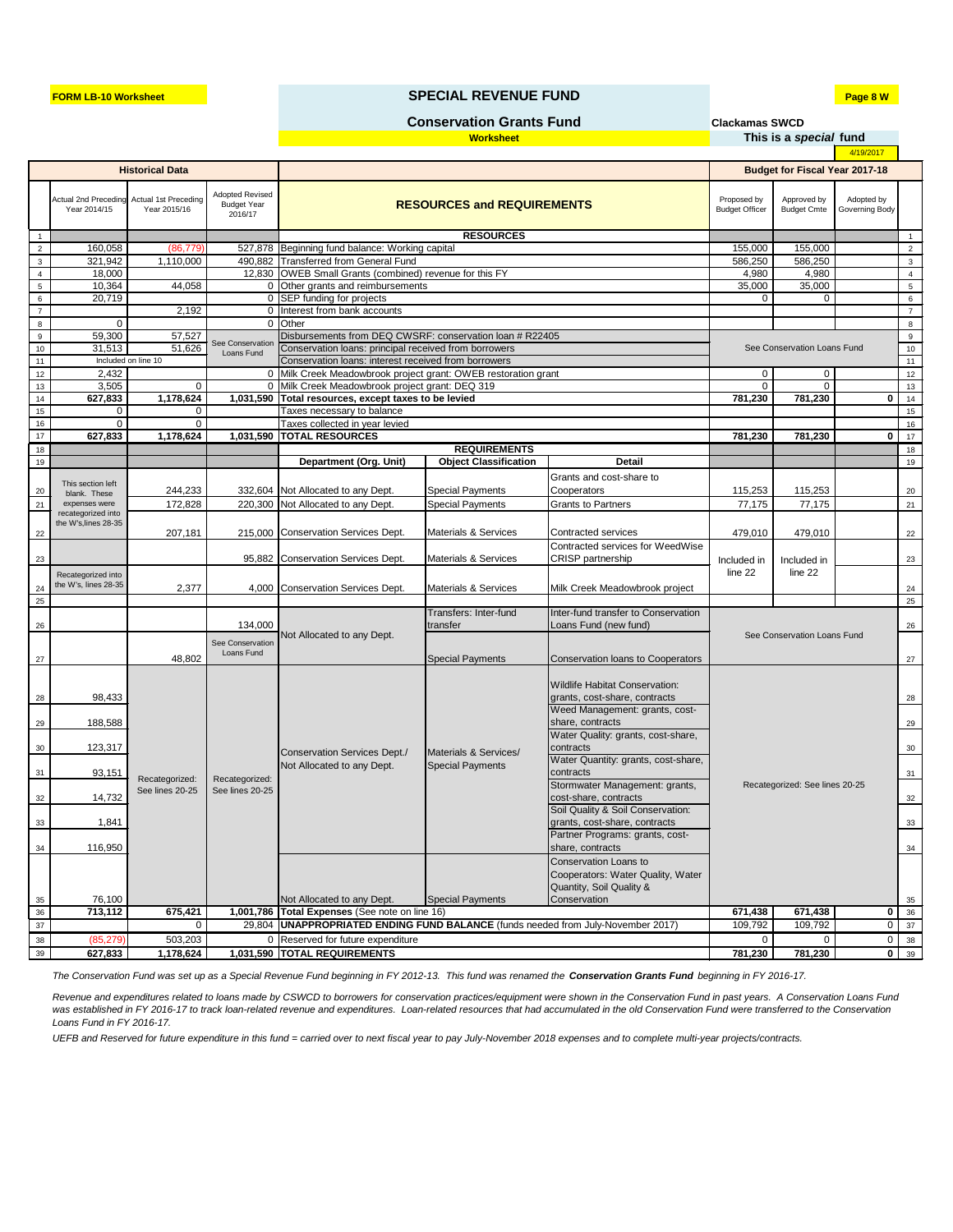*UEFB and Reserved for future expenditure in this fund = carried over to next fiscal year to pay July-November 2018 expenses and to complete multi-year projects/contracts.* 

| <b>FORM LB-10</b> |                                                |                                                |                                                         | <b>SPECIAL REVENUE FUND:</b><br><b>CONSERVATION LOANS FUND</b> |                                   |                                                                                            | <b>CLACKAMAS SOIL AND WATER</b><br><b>CONSERVATION</b><br><b>DISTRICT</b><br>Good dirt. Clean water |                                       | Page 9<br>4/19/2017          |                   |
|-------------------|------------------------------------------------|------------------------------------------------|---------------------------------------------------------|----------------------------------------------------------------|-----------------------------------|--------------------------------------------------------------------------------------------|-----------------------------------------------------------------------------------------------------|---------------------------------------|------------------------------|-------------------|
|                   |                                                | <b>Historical Data</b>                         |                                                         |                                                                |                                   |                                                                                            |                                                                                                     | <b>Budget for Fiscal Year 2017-18</b> |                              |                   |
|                   | Actual 2nd<br><b>Preceding Year</b><br>2014/15 | Actual 1st<br><b>Preceding Year</b><br>2015/16 | <b>Adopted Revised</b><br><b>Budget Year</b><br>2016/17 |                                                                | <b>RESOURCES and REQUIREMENTS</b> |                                                                                            | Proposed by<br><b>Budget Officer</b>                                                                | Approved by<br><b>Budget Cmte</b>     | Adopted by<br>Governing Body |                   |
|                   |                                                |                                                |                                                         |                                                                | <b>RESOURCES</b>                  |                                                                                            |                                                                                                     |                                       |                              | $\overline{1}$    |
| $\overline{2}$    |                                                |                                                |                                                         | 0 Beginning fund balance: Working capital (accrual basis)      |                                   |                                                                                            | 176,714                                                                                             | 176,714                               | $\overline{0}$               | $\overline{2}$    |
|                   |                                                |                                                |                                                         |                                                                |                                   | Transferred from Conservation Grants Fund: Conservation Ioan Borrower repayments made      |                                                                                                     |                                       |                              |                   |
| 3                 |                                                |                                                |                                                         | 134,000 from start of loan program through 6/30/16             |                                   |                                                                                            | $\mathbf 0$                                                                                         | 0                                     | 0 <sup>1</sup>               | $\mathbf{3}$      |
| $\overline{4}$    |                                                |                                                |                                                         | 0 Transferred from General Fund                                |                                   |                                                                                            |                                                                                                     |                                       | $\overline{0}$               | $\overline{4}$    |
|                   |                                                |                                                |                                                         |                                                                |                                   |                                                                                            |                                                                                                     |                                       |                              |                   |
|                   |                                                |                                                |                                                         |                                                                |                                   | 41,373 Disbursements from DEQ CWSRF: loan # R22405 conservation projects & equipment loans | $\Omega$                                                                                            | 0                                     | $\overline{0}$               | $5\overline{)}$   |
| 5                 |                                                |                                                |                                                         |                                                                |                                   | Disbursements from DEQ CWSRF: Ioan # R22406 septic repair loans to residential             |                                                                                                     |                                       |                              |                   |
|                   |                                                |                                                |                                                         | 57,000 homeowners                                              |                                   |                                                                                            | 100,000                                                                                             | 100,000                               |                              |                   |
| 6                 |                                                |                                                |                                                         |                                                                |                                   |                                                                                            |                                                                                                     |                                       | $\overline{0}$               | 6                 |
|                   | <b>NEW FUND</b>                                | <b>NEW FUND</b>                                |                                                         |                                                                |                                   | Disbursements from DEQ CWSRF: new loan # R22407 for conservation projects &                |                                                                                                     |                                       |                              |                   |
| $\overline{7}$    | NO HISTORY                                     | NO HISTORY                                     |                                                         | 150,000 equipment loans                                        |                                   |                                                                                            | 100,000                                                                                             | 100,000                               | $\overline{0}$               | $\overline{7}$    |
| $\bf8$            |                                                |                                                |                                                         | 39,167 Conservation loans: principal received from borrowers   |                                   |                                                                                            | 42,369                                                                                              | 42,369                                | $\overline{0}$               | 8                 |
| $9\,$             |                                                |                                                |                                                         | 2,168 Conservation Ioans: interest received from borrowers     |                                   |                                                                                            | 2,498                                                                                               | 2,498                                 | $\overline{0}$               | 9                 |
| 10                |                                                |                                                |                                                         | 0 Septic system repair loans: principal recv'd from borrowers  |                                   |                                                                                            | $\Omega$                                                                                            | $\Omega$                              | $\overline{O}$               | 10                |
| $11$              |                                                |                                                |                                                         | 0 Septic system repair loans: interest rec'vd from borrowers   |                                   |                                                                                            | $\Omega$                                                                                            | $\Omega$                              | $\overline{0}$               | 11                |
| 12                |                                                |                                                | 500                                                     | Interest from bank accounts                                    |                                   |                                                                                            | $\mathbf 0$                                                                                         | $\mathbf 0$                           | $\overline{0}$               | 12                |
| $\overline{13}$   |                                                |                                                | 0                                                       |                                                                |                                   |                                                                                            | $\mathbf 0$                                                                                         | $\mathbf 0$                           | $\overline{0}$               | 13                |
| 14                |                                                |                                                | 0                                                       |                                                                |                                   |                                                                                            | 0                                                                                                   | $\mathbf 0$                           | $\overline{0}$               | 14                |
| 15                |                                                |                                                | $\overline{0}$                                          |                                                                |                                   |                                                                                            | $\mathbf 0$                                                                                         | $\mathbf 0$                           | $\overline{0}$               | 15                |
| 16                |                                                |                                                | $\Omega$                                                |                                                                |                                   |                                                                                            | $\Omega$                                                                                            | $\Omega$                              | $\overline{0}$               | 16                |
| 17                | $\mathbf 0$                                    | $\bf{0}$                                       |                                                         | 424,208 Total resources, except taxes to be levied             |                                   |                                                                                            | 421,581                                                                                             | 421,581                               | $\overline{0}$               | 17                |
| 18                | $\mathbf 0$                                    | $\mathbf 0$                                    | $\Omega$                                                | Taxes necessary to balance                                     |                                   |                                                                                            | $\Omega$                                                                                            | $\Omega$                              | $\overline{0}$               | 18                |
| 19                | $\mathbf 0$                                    | $\mathbf 0$                                    |                                                         | Taxes collected in year levied                                 |                                   |                                                                                            | $\Omega$                                                                                            | $\Omega$                              | $\overline{0}$               | 19                |
| $20\,$            | $\mathbf{0}$                                   | $\bf{0}$                                       |                                                         | 424,208 TOTAL RESOURCES                                        |                                   |                                                                                            | 421,581                                                                                             | 421,581                               | $\overline{0}$               | 20                |
| 21                |                                                |                                                |                                                         |                                                                | <b>REQUIREMENTS</b>               |                                                                                            |                                                                                                     |                                       |                              | 21                |
| 22                |                                                |                                                |                                                         | <b>Department (Org. Unit)</b>                                  | <b>Object Classification</b>      | <b>Detail</b>                                                                              |                                                                                                     |                                       |                              | 22                |
| 23                |                                                |                                                |                                                         | 225,000 Not Allocated to any Dept.                             | <b>Special Payments</b>           | Conservation loans to Cooperators                                                          | 100,000                                                                                             | 100,000                               | $\overline{0}$               | 23                |
|                   |                                                |                                                |                                                         |                                                                |                                   | Residential septic system repair                                                           |                                                                                                     |                                       |                              |                   |
|                   |                                                |                                                |                                                         | 57,000 Not Allocated to any Dept.                              | <b>Special Payments</b>           | loans to Homeowners                                                                        | 100,000                                                                                             | 100,000                               |                              | $0 \quad 24$      |
| 24                |                                                |                                                |                                                         |                                                                |                                   | DEQ CWSRF loan # R22405:                                                                   |                                                                                                     |                                       |                              |                   |
| 25                |                                                |                                                |                                                         | 0 Not Allocated to any Dept.                                   | Debt Service                      | principal + interest + fees                                                                | 19,217                                                                                              | 19,217                                |                              | $0 \mid 25$       |
|                   |                                                |                                                |                                                         |                                                                |                                   |                                                                                            |                                                                                                     |                                       |                              |                   |
|                   | <b>NEW FUND</b>                                | NEW FUND                                       |                                                         |                                                                |                                   | DEQ CWSRF loan # R22406:                                                                   |                                                                                                     |                                       |                              |                   |
| 26                | NO HISTORY                                     | NO HISTORY                                     |                                                         | 0 Not Allocated to any Dept.                                   | Debt Service                      | principal + interest + fees                                                                | $\mathbf 0$                                                                                         | 0                                     |                              | $0 \quad 26$      |
|                   |                                                |                                                |                                                         |                                                                |                                   | DEQ CWSRF loan # R22407:                                                                   |                                                                                                     |                                       |                              |                   |
| 27                |                                                |                                                |                                                         | 0 Not Allocated to any Dept.                                   | <b>Debt Service</b>               | $ principal + interest + fees$                                                             | $\boldsymbol{0}$                                                                                    | 0                                     |                              | $0 \mid 27$       |
| $28$              |                                                |                                                |                                                         |                                                                |                                   |                                                                                            | $\mathbf 0$                                                                                         | $\mathbf 0$                           | $\overline{0}$               | 28                |
| 29                |                                                |                                                | $\overline{0}$                                          |                                                                |                                   |                                                                                            | 0                                                                                                   | $\mathbf 0$                           |                              | $0 \mid 29$       |
| $30\,$            |                                                |                                                | $\overline{0}$                                          |                                                                |                                   |                                                                                            | $\mathbf 0$                                                                                         | $\mathbf 0$                           |                              | $\overline{0}$ 30 |
| 31                |                                                |                                                | $\Omega$                                                |                                                                |                                   |                                                                                            | $\mathbf{0}$                                                                                        | $\Omega$                              | $\overline{0}$               | 31                |
| 32                | $\mathbf 0$                                    | $\mathbf 0$                                    |                                                         | 282,000 Total Expenses                                         |                                   |                                                                                            | 219,217                                                                                             | 219,217                               | $\mathbf{0}$                 | 32                |
| 33                | $\overline{0}$                                 | $\mathbf 0$                                    |                                                         |                                                                |                                   | 12,208   UNAPPROPRIATED ENDING FUND BALANCE (funds needed from July-November 2017)         | 77,364                                                                                              | 77,364                                | 0 <sup>1</sup>               | 33                |
| 34                | $\overline{0}$                                 | 0                                              |                                                         | 130,000 Reserved for future expenditure                        |                                   |                                                                                            | 125,000                                                                                             | 125,000                               |                              | $\overline{0}$ 34 |
| 35                | $\mathbf 0$                                    | $\mathbf 0$                                    |                                                         | 424,208 TOTAL REQUIREMENTS                                     |                                   |                                                                                            | 421,581                                                                                             | 421,581                               |                              | $\overline{0}$ 35 |
|                   |                                                |                                                |                                                         |                                                                |                                   |                                                                                            |                                                                                                     |                                       |                              |                   |

*This Conservation Loans Fund has been set up as a Special Revenue Fund beginning in FY 2016-17. Revenue and expenditures related to loans made by CSWCD to borrowers were shown in the Conservation Fund prior to FY 2016-17. Loan-related resources that had accumulated in that Fund were transferred to the Conservation Loans Fund in FY 2016-17 to "seed" the new Fund.*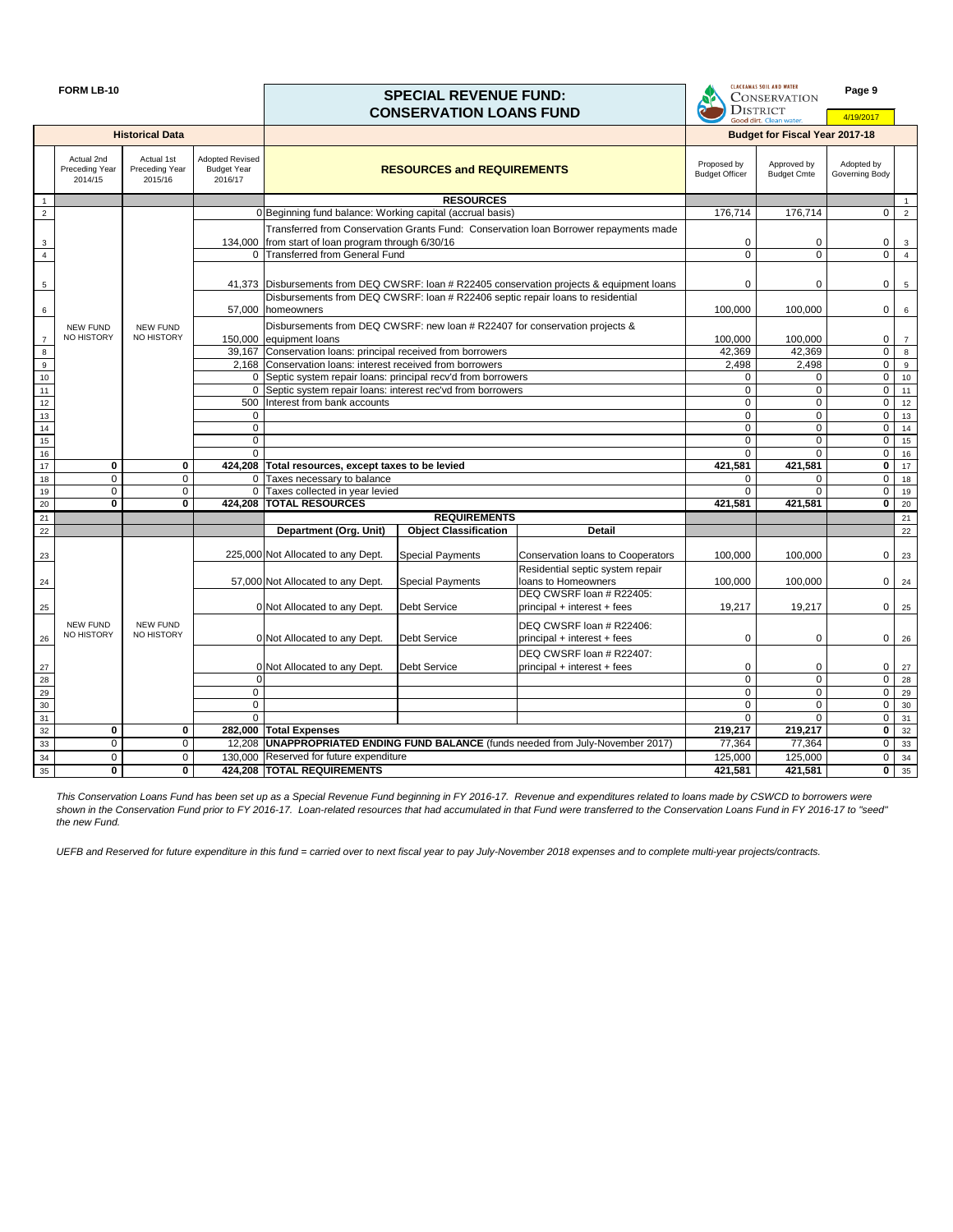**Clackamas SWCD**

| This is a special fund |          |
|------------------------|----------|
|                        | 4/19/201 |

#### **FORM LB-10 Worksheet Page 9 W SPECIAL REVENUE FUND**

*UEFB and Reserved for future expenditure in this fund = carried over to next fiscal year to pay July-November 2018 expenses and to complete multi-year projects/contracts.* 

*This Conservation Loans Fund has been set up as a Special Revenue Fund beginning in FY 2016-17. Revenue and expenditures related to loans made by CSWCD to borrowers were shown in the Conservation Fund prior to FY 2016-17. Loan-related resources that had accumulated in that Fund were transferred to the Conservation Loans Fund in FY 2016-17 to "seed" the new Fund.*

|                 |                                                          |                                         |                                                         |                                                               |                                                                                  |                                                                                    |                                      |                                       | 4/19/2017                    |                   |    |    |
|-----------------|----------------------------------------------------------|-----------------------------------------|---------------------------------------------------------|---------------------------------------------------------------|----------------------------------------------------------------------------------|------------------------------------------------------------------------------------|--------------------------------------|---------------------------------------|------------------------------|-------------------|----|----|
|                 |                                                          | <b>Historical Data</b>                  |                                                         |                                                               |                                                                                  |                                                                                    |                                      | <b>Budget for Fiscal Year 2017-18</b> |                              |                   |    |    |
|                 | Actual 2nd<br>Preceding Year<br>2014/15                  | Actual 1st<br>Preceding Year<br>2015/16 | <b>Adopted Revised</b><br><b>Budget Year</b><br>2016/17 |                                                               | <b>RESOURCES and REQUIREMENTS</b>                                                |                                                                                    | Proposed by<br><b>Budget Officer</b> | Approved by<br><b>Budget Cmte</b>     | Adopted by<br>Governing Body |                   |    |    |
| $\overline{1}$  |                                                          |                                         |                                                         |                                                               | <b>RESOURCES</b>                                                                 |                                                                                    |                                      |                                       |                              | $\overline{1}$    |    |    |
| $\overline{2}$  |                                                          |                                         |                                                         | 0 Beginning fund balance: Working capital (accrual basis)     |                                                                                  |                                                                                    | 176,714                              | 176,714                               |                              | $\overline{2}$    |    |    |
|                 |                                                          |                                         |                                                         |                                                               | Transferred from Conservation Grants Fund: Conservation loan Borrower repayments |                                                                                    |                                      |                                       |                              |                   |    |    |
| 3               |                                                          |                                         |                                                         | 134,000 made from start of loan program through 6/30/16       |                                                                                  |                                                                                    | 0                                    | 0                                     |                              | $\mathbf{3}$      |    |    |
| $\overline{4}$  |                                                          |                                         |                                                         | 0 Transferred from General Fund                               |                                                                                  |                                                                                    | $\mathbf 0$                          | $\mathbf 0$                           |                              | $\overline{4}$    |    |    |
|                 |                                                          |                                         |                                                         |                                                               | Disbursements from DEQ CWSRF: Ioan # R22405 conservation projects & equipment    |                                                                                    |                                      |                                       |                              |                   |    |    |
| 5               |                                                          |                                         | 41,373 loans                                            |                                                               |                                                                                  |                                                                                    | 0                                    | 0                                     |                              | $5\overline{)}$   |    |    |
|                 |                                                          |                                         |                                                         |                                                               | Disbursements from DEQ CWSRF: loan # R22406 septic repair loans to residential   |                                                                                    |                                      |                                       |                              |                   |    |    |
| 6               |                                                          |                                         |                                                         | 57,000 homeowners                                             |                                                                                  |                                                                                    | 100,000                              | 100,000                               |                              | 6                 |    |    |
|                 | <b>NEW FUND</b>                                          | <b>NEW FUND</b>                         |                                                         |                                                               | Disbursements from DEQ CWSRF: new loan # R22407 for conservation projects &      |                                                                                    |                                      |                                       |                              |                   |    |    |
| $\overline{7}$  | NO HISTORY                                               | NO HISTORY                              |                                                         | 150,000 equipment loans                                       |                                                                                  |                                                                                    | 100,000                              | 100,000                               |                              | $\overline{7}$    |    |    |
| $\bf 8$         |                                                          |                                         |                                                         | 39,167 Conservation loans: principal received from borrowers  |                                                                                  |                                                                                    | 42,369                               | 42,369                                |                              | 8                 |    |    |
| $\overline{9}$  |                                                          |                                         |                                                         | 2,168 Conservation Ioans: interest received from borrowers    |                                                                                  |                                                                                    | 2,498                                | 2,498                                 |                              | 9                 |    |    |
| $10\,$          |                                                          |                                         |                                                         | 0 Septic system repair loans: principal recv'd from borrowers |                                                                                  |                                                                                    | 0                                    | 0                                     |                              | 10                |    |    |
| 11              |                                                          |                                         |                                                         |                                                               |                                                                                  | 0 Septic system repair loans: interest rec'vd from borrowers                       |                                      |                                       | $\Omega$                     | $\mathbf 0$       |    | 11 |
| $12$            |                                                          |                                         |                                                         |                                                               | 500 Interest from bank accounts                                                  |                                                                                    |                                      |                                       |                              |                   | 12 |    |
| $13$            |                                                          |                                         | $\Omega$                                                |                                                               |                                                                                  |                                                                                    |                                      |                                       |                              | 13                |    |    |
| 14              |                                                          |                                         | 0                                                       |                                                               |                                                                                  |                                                                                    |                                      |                                       |                              | 14                |    |    |
| 15              |                                                          |                                         | 0                                                       |                                                               |                                                                                  |                                                                                    |                                      |                                       |                              | 15                |    |    |
| 16              |                                                          |                                         | $\Omega$                                                |                                                               |                                                                                  |                                                                                    |                                      |                                       |                              | 16                |    |    |
| 17              | $\mathbf 0$                                              | $\mathbf 0$                             | 424,208                                                 | Total resources, except taxes to be levied                    |                                                                                  |                                                                                    | 421,581                              | 421,581                               | $\mathbf{0}$                 | 17                |    |    |
| 18              |                                                          |                                         |                                                         | Taxes necessary to balance                                    |                                                                                  |                                                                                    |                                      |                                       |                              | 18                |    |    |
| 19              |                                                          |                                         |                                                         | Taxes collected in year levied                                |                                                                                  |                                                                                    |                                      |                                       |                              | 19                |    |    |
| 20              | $\mathbf{0}$                                             | $\mathbf 0$                             |                                                         | 424,208 TOTAL RESOURCES                                       |                                                                                  |                                                                                    | 421,581                              | 421,581                               | $\mathbf{0}$                 | 20                |    |    |
| 21              |                                                          |                                         |                                                         |                                                               | <b>REQUIREMENTS</b>                                                              |                                                                                    |                                      |                                       |                              | 21                |    |    |
| 22              |                                                          |                                         |                                                         | <b>Department (Org. Unit)</b>                                 | <b>Object Classification</b>                                                     | <b>Detail</b>                                                                      |                                      |                                       |                              | 22                |    |    |
|                 |                                                          |                                         |                                                         |                                                               |                                                                                  | Conservation loans to                                                              |                                      |                                       |                              |                   |    |    |
| 23              |                                                          |                                         |                                                         | 225,000 Not Allocated to any Dept.                            | Special Payments                                                                 | Cooperators                                                                        | 100,000                              | 100,000                               |                              | 23                |    |    |
|                 |                                                          |                                         |                                                         |                                                               |                                                                                  | Residential septic system repair                                                   |                                      |                                       |                              |                   |    |    |
| 24              |                                                          |                                         |                                                         | 57,000 Not Allocated to any Dept.                             | Special Payments                                                                 | loans to homeowners                                                                | 100,000                              | 100,000                               |                              | 24                |    |    |
|                 |                                                          |                                         |                                                         |                                                               |                                                                                  | DEQ CWSRF loan # R22405:                                                           |                                      |                                       |                              |                   |    |    |
| 25              |                                                          |                                         |                                                         | 0 Not Allocated to any Dept.                                  | Debt Service                                                                     | principal + interest + fees                                                        | 19,217                               | 19,217                                |                              | 25                |    |    |
|                 | <b>NEW FUND</b>                                          | <b>NEW FUND</b>                         |                                                         |                                                               |                                                                                  | DEQ CWSRF loan # R22406:                                                           |                                      |                                       |                              |                   |    |    |
| 26              | NO HISTORY                                               | NO HISTORY                              |                                                         | 0 Not Allocated to any Dept.                                  | Debt Service                                                                     | principal + interest + fees                                                        | $\pmb{0}$                            | 0                                     |                              | 26                |    |    |
|                 |                                                          |                                         |                                                         |                                                               |                                                                                  | DEQ CWSRF loan # R22407:                                                           |                                      |                                       |                              |                   |    |    |
| 27              |                                                          |                                         |                                                         | Not Allocated to any Dept.                                    | Debt Service                                                                     | principal + interest + fees                                                        | $\pmb{0}$                            | 0                                     |                              | $27\,$            |    |    |
| $28\,$          |                                                          |                                         | $\overline{0}$                                          |                                                               |                                                                                  |                                                                                    |                                      |                                       |                              | 28                |    |    |
| 29              |                                                          |                                         |                                                         |                                                               |                                                                                  |                                                                                    |                                      |                                       |                              | 29                |    |    |
| 30 <sup>2</sup> |                                                          |                                         |                                                         |                                                               |                                                                                  |                                                                                    |                                      |                                       |                              | 30                |    |    |
| 31              |                                                          |                                         |                                                         |                                                               |                                                                                  |                                                                                    |                                      |                                       |                              | 31                |    |    |
| 32              | $\mathbf 0$                                              | $\mathbf{0}$                            | 282,000                                                 | <b>Total Expenses</b>                                         |                                                                                  |                                                                                    | 219,217                              | 219,217                               | $\mathbf{0}$                 | 32                |    |    |
| 33              | $\overline{0}$                                           | $\overline{0}$                          |                                                         |                                                               |                                                                                  | 12,208   UNAPPROPRIATED ENDING FUND BALANCE (funds needed from July-November 2017) | 77,364                               | 77,364                                |                              | $\overline{0}$ 33 |    |    |
| 34              | $\overline{0}$                                           | $\mathbf 0$                             |                                                         | 130,000 Reserved for future expenditure                       |                                                                                  |                                                                                    | 125,000                              | 125,000                               |                              | 34                |    |    |
| 35              | 424,208 TOTAL REQUIREMENTS<br>$\mathbf 0$<br>$\mathbf 0$ |                                         |                                                         |                                                               |                                                                                  |                                                                                    | 421,581                              | 421,581                               |                              | $\overline{0}$ 35 |    |    |

**Worksheet**

## **Conservation Loans Fund**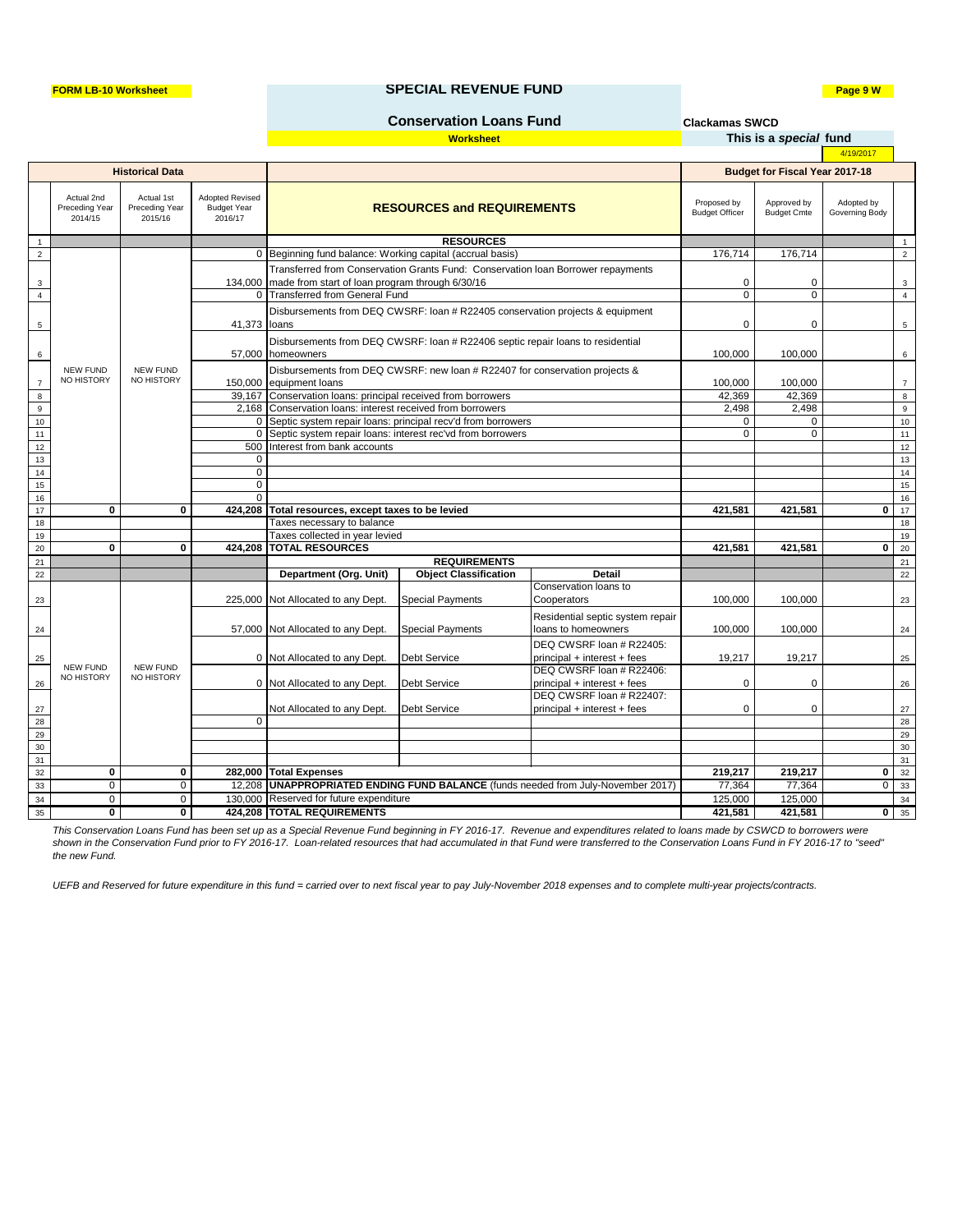# **FORM LB-10 Page 10 WORKING LANDS LEGACY FUND**

DISTRICT

|                  |                                                        |                        |                                                         | <u>  INDINING LANDJ LLUAU I I UND</u>                              |                                                            |                                                                                | Good dirt. Clean water. |                                       | 4/19/2017                    |                          |
|------------------|--------------------------------------------------------|------------------------|---------------------------------------------------------|--------------------------------------------------------------------|------------------------------------------------------------|--------------------------------------------------------------------------------|-------------------------|---------------------------------------|------------------------------|--------------------------|
|                  |                                                        | <b>Historical Data</b> |                                                         |                                                                    |                                                            |                                                                                |                         | <b>Budget for Fiscal Year 2017-18</b> |                              |                          |
|                  | Actual 2nd<br>Preceding Year Preceding Year<br>2014/15 | Actual 1st<br>2015/16  | <b>Adopted Revised</b><br><b>Budget Year</b><br>2016/17 |                                                                    | <b>RESOURCES and REQUIREMENTS</b><br><b>Budget Officer</b> |                                                                                |                         |                                       | Adopted by<br>Governing Body |                          |
| $\overline{1}$   |                                                        |                        |                                                         |                                                                    | <b>RESOURCES</b>                                           |                                                                                |                         |                                       |                              | $\overline{1}$           |
| $\overline{2}$   | 0                                                      | 72,500                 |                                                         | 57,686 Beginning fund balance: Working capital (accrual basis)     |                                                            |                                                                                | 27,000                  | 27,000                                | $\overline{0}$               | $\overline{2}$           |
| $\mathbf{3}$     | $\Omega$                                               | $\Omega$               |                                                         | 0 Earning from temporary investments                               |                                                            |                                                                                | $\Omega$                | $\Omega$                              | $\overline{0}$               | $\overline{\mathbf{3}}$  |
| $\overline{4}$   | 75,000                                                 | 0                      |                                                         | 27,000 Transferred from General Fund                               |                                                            |                                                                                | 10,000                  | 13,304                                | $\overline{0}$               | $\overline{4}$           |
| $\sqrt{5}$       | 0                                                      | 0                      |                                                         | 600 Interest                                                       |                                                            |                                                                                | 1,250                   | 1,250                                 | $\overline{0}$               | 5                        |
| $\,6\,$          | $\overline{0}$                                         | 0                      |                                                         | 0 Donations to acquire/maintain land and/or conservation easements |                                                            |                                                                                | $\Omega$                | $\Omega$                              | $\overline{0}$               | 6                        |
| $\overline{7}$   | 0                                                      | $\overline{0}$         | 131,900                                                 | Grants to acquire/maintain land and/or conservation easements      |                                                            |                                                                                | 129,000                 | 129,000                               | $\overline{0}$               | $\overline{7}$           |
| $\bf8$           | 75,000                                                 | 72,500                 |                                                         | 217,186 Total resources, except taxes to be levied                 |                                                            |                                                                                | 167,250                 | 170,554                               | $\mathbf 0$                  | 8                        |
| $\boldsymbol{9}$ | $\Omega$                                               | 0                      | $\Omega$                                                | Taxes necessary to balance                                         |                                                            |                                                                                | 0                       | 0                                     | $\overline{0}$               | 9                        |
| 10               | 0                                                      | $\Omega$               |                                                         | 0 Taxes collected in year levied                                   |                                                            |                                                                                | $\Omega$<br>167,250     | $\Omega$                              | $\overline{0}$               | 10                       |
| 11               | 75,000                                                 | 72,500                 | 217,186                                                 | <b>TOTAL RESOURCES</b>                                             |                                                            |                                                                                |                         | 170,554                               | $\mathbf 0$                  | 11                       |
| $\overline{12}$  |                                                        |                        |                                                         |                                                                    | <b>REQUIREMENTS</b>                                        |                                                                                |                         |                                       |                              | $\overline{12}$          |
| 13               |                                                        |                        |                                                         | <b>Department (Org. Unit)</b>                                      | <b>Object Classification</b>                               | <b>Detail</b>                                                                  |                         |                                       |                              | 13                       |
| 14               | 0                                                      | 0                      |                                                         | 0 Land Management Dept.                                            | <b>Capital Outlay</b>                                      | Acquisition of land for conservation<br>& conservation easements               | 0                       | 0                                     | $\overline{O}$               | 14                       |
| 15               | 2,500                                                  | 14,814                 |                                                         | 65,286 Land Management Dept.                                       | Materials & Services                                       | Transaction fees, recording of<br>easements, surveys, legal fees,<br>bank fees | 15,000                  | 15,000                                |                              | $0$ 15                   |
| 16               | 0                                                      | 0                      |                                                         | 20,000 Land Management Dept.                                       | Materials & Services                                       | Land/easement stewardship &<br><i>improvements</i>                             | 5,000                   | 5,000                                 | $\overline{0}$               | 16                       |
| 17               | 0                                                      | 0                      | 0                                                       |                                                                    |                                                            |                                                                                | 0                       | 0                                     | $\overline{0}$               | 17                       |
| 18               | 0                                                      | 0                      | 0                                                       |                                                                    |                                                            |                                                                                | 0                       | 0                                     | $\overline{0}$               | 18                       |
| 19               | 0                                                      | 0                      | $\overline{0}$                                          |                                                                    |                                                            |                                                                                | 0                       | 0                                     | $\overline{0}$               | 19                       |
| 20               | 0                                                      | 0                      | 0                                                       |                                                                    |                                                            |                                                                                | 0                       | 0                                     | $\overline{0}$               | 20                       |
| 21               | $\Omega$                                               | 0                      | $\Omega$                                                |                                                                    |                                                            |                                                                                | $\Omega$                | $\Omega$                              | $\overline{0}$               | 21                       |
| $\overline{22}$  | 2,500                                                  | 14,814                 |                                                         | 85,286 Total Expenses                                              |                                                            |                                                                                | 20,000                  | 20,000                                | $\overline{\phantom{0}}$     | $\overline{22}$          |
| 23               | 72,500                                                 | $\Omega$               |                                                         |                                                                    |                                                            | 0   UNAPPROPRIATED ENDING FUND BALANCE (funds needed from July-November        | 18,250                  | 21,554                                |                              | $0 \mid 23$              |
| 24               | 0                                                      | 57,686                 |                                                         | 131,900 Reserved for future expenditure                            |                                                            |                                                                                | 129,000                 | 129,000                               |                              | $0 \overline{\smash)24}$ |
| 25               | 75,000                                                 | 72,500                 |                                                         | 217,186 TOTAL REQUIREMENTS                                         |                                                            |                                                                                | 167,250                 | 170,554                               |                              | $0 \t 25$                |

*This fund is focused on long-term conservation of working lands: farms, fields, and forests.*

Grants to acquire land and/or conservation easements:

CSWCD has applied for a grant from ODFW/BPA for acquisition of a working lands parcel. If grant is awarded, most of the funds will be paid by BPA directly to the landowners. CSWCD will receive funds for future stewardship costs, estimated at \$129,000.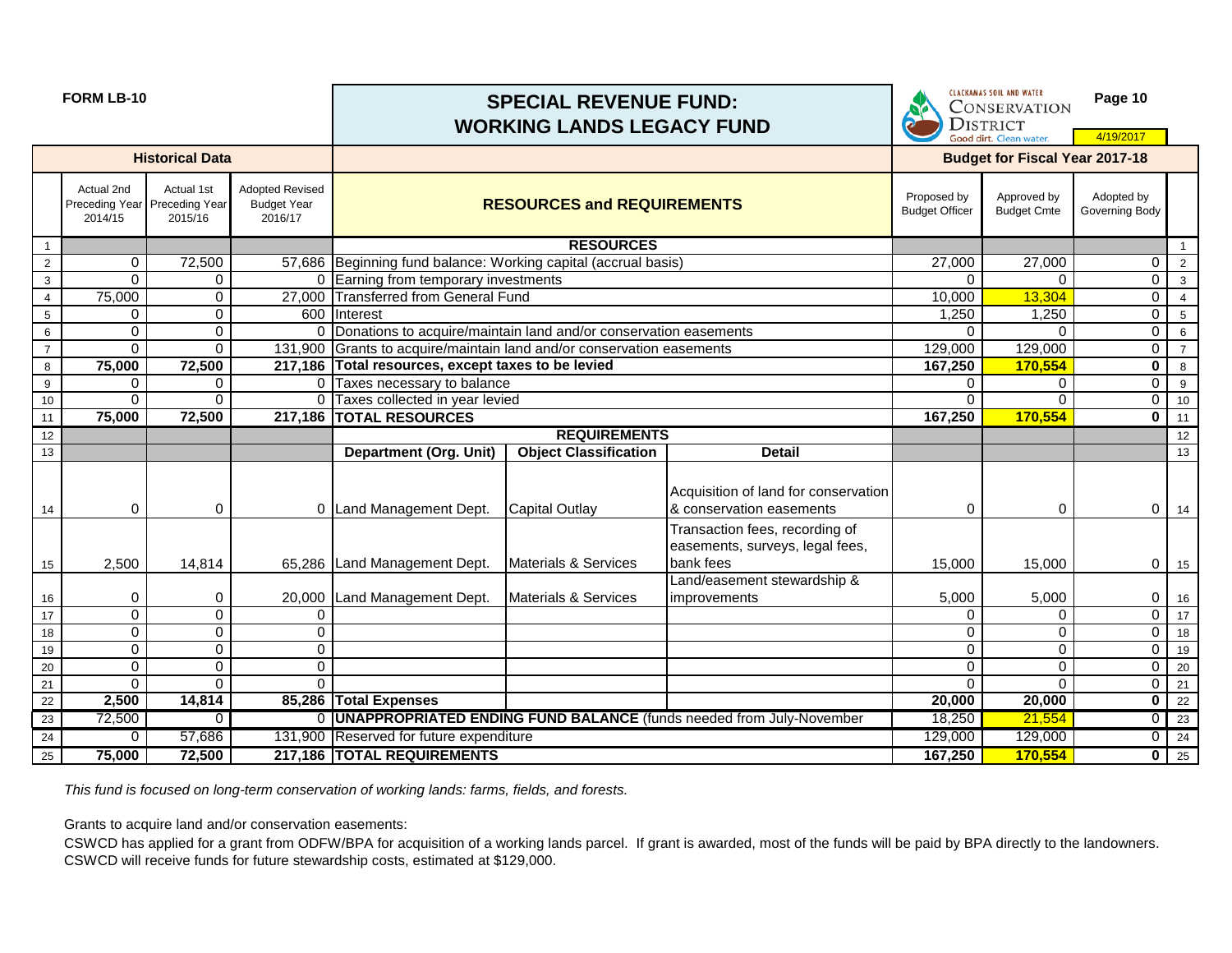## **FORM LB-10 Worksheet SPECIAL REVENUE FUND Page 10 W**

### **Working Lands Legacy Fund**

|                        |                                         |                                         |                                                         | <b>Worksheet</b>                                                      |                                                                           |                                                                                |         | <b>Clackamas SWCD</b>                 |                              |                   |  |
|------------------------|-----------------------------------------|-----------------------------------------|---------------------------------------------------------|-----------------------------------------------------------------------|---------------------------------------------------------------------------|--------------------------------------------------------------------------------|---------|---------------------------------------|------------------------------|-------------------|--|
| <b>Historical Data</b> |                                         |                                         |                                                         |                                                                       |                                                                           |                                                                                |         | <b>Budget for Fiscal Year 2017-18</b> |                              |                   |  |
|                        | Actual 2nd<br>Preceding Year<br>2014/15 | Actual 1st<br>Preceding Year<br>2015/16 | <b>Adopted Revised</b><br><b>Budget Year</b><br>2016/17 |                                                                       | Proposed by<br><b>RESOURCES and REQUIREMENTS</b><br><b>Budget Officer</b> |                                                                                |         |                                       | Adopted by<br>Governing Body |                   |  |
| $\mathbf{1}$           |                                         |                                         |                                                         |                                                                       | <b>RESOURCES</b>                                                          |                                                                                |         |                                       |                              | $\overline{1}$    |  |
| $\overline{2}$         |                                         | 72,500                                  |                                                         | 57,686 Beginning fund balance: Working capital (accrual basis)        |                                                                           |                                                                                | 27,000  | 27,000                                |                              | $\overline{2}$    |  |
| $\mathbf{3}$           |                                         | 0                                       |                                                         | Earning from temporary investments                                    |                                                                           |                                                                                |         |                                       |                              | $\mathbf{3}$      |  |
| $\overline{4}$         | 75,000                                  | $\overline{0}$                          | 27,000                                                  | <b>Transferred from General Fund</b>                                  |                                                                           |                                                                                | 10,000  | 13,304                                |                              | $\overline{4}$    |  |
| $\sqrt{5}$             |                                         | $\overline{0}$                          |                                                         | 600 Interest                                                          |                                                                           |                                                                                | 1,250   | 1,250                                 |                              | $5\overline{)}$   |  |
| $\,6\,$                |                                         | $\overline{0}$                          |                                                         | Donations to acquire/maintain land and/or conservation easements      |                                                                           |                                                                                |         |                                       |                              | 6                 |  |
| $\overline{7}$         |                                         | $\overline{0}$                          |                                                         | 131,900 Grants to acquire/maintain land and/or conservation easements |                                                                           |                                                                                | 129,000 | 129,000                               |                              | $\overline{7}$    |  |
| 8                      | 75,000                                  | 72,500                                  | 217,186                                                 | Total resources, except taxes to be levied                            |                                                                           |                                                                                | 167,250 | 170,554                               | $\mathbf 0$                  | $8\phantom{1}$    |  |
| 9                      |                                         |                                         |                                                         | Taxes necessary to balance                                            |                                                                           |                                                                                |         |                                       |                              | 9                 |  |
| 10                     |                                         |                                         |                                                         | Taxes collected in year levied                                        |                                                                           |                                                                                | 167,250 |                                       |                              | 10                |  |
| 11                     | 75,000                                  | 72,500                                  | 217,186                                                 |                                                                       | <b>TOTAL RESOURCES</b>                                                    |                                                                                |         | 170,554                               |                              | $\overline{0}$ 11 |  |
| 12                     |                                         |                                         |                                                         |                                                                       | <b>REQUIREMENTS</b>                                                       |                                                                                |         |                                       |                              | 12                |  |
| 13                     |                                         |                                         |                                                         | <b>Department (Org. Unit)</b>                                         | <b>Object Classification</b>                                              | <b>Detail</b>                                                                  |         |                                       |                              | 13                |  |
| 14                     | 0                                       | 0                                       |                                                         | Land Management Dept.                                                 | <b>Capital Outlay</b>                                                     | Acquisition of land for conservation<br>& conservation easements               |         |                                       |                              | 14                |  |
| 15                     | 2,500                                   | 14,814                                  |                                                         | 65,286 Land Management Dept.                                          | <b>Materials &amp; Services</b>                                           | Transaction fees, recording of<br>easements, surveys, legal fees,<br>bank fees | 15,000  | 15,000                                |                              | 15                |  |
|                        |                                         |                                         |                                                         |                                                                       |                                                                           | Land/easement stewardship &                                                    |         |                                       |                              |                   |  |
| 16                     | 0                                       | 0                                       |                                                         | 20,000 Land Management Dept.                                          | <b>Materials &amp; Services</b>                                           | improvements                                                                   | 5,000   | 5,000                                 |                              | 16                |  |
| 17                     |                                         |                                         |                                                         |                                                                       |                                                                           |                                                                                |         |                                       |                              | $17$              |  |
| 18                     |                                         |                                         |                                                         |                                                                       |                                                                           |                                                                                |         |                                       |                              | 18                |  |
| 19                     |                                         |                                         |                                                         |                                                                       |                                                                           |                                                                                |         |                                       |                              | 19                |  |
| $20\,$                 |                                         |                                         |                                                         |                                                                       |                                                                           |                                                                                |         |                                       |                              | 20                |  |
| 21                     |                                         |                                         |                                                         |                                                                       |                                                                           |                                                                                |         |                                       |                              | 21                |  |
| 22                     | 2,500                                   | 14,814                                  |                                                         | 85,286 Total Expenses                                                 |                                                                           |                                                                                | 20,000  | 20,000                                | 0 <sup>1</sup>               | 22                |  |
| 23                     | 72,500                                  | $\Omega$                                |                                                         |                                                                       |                                                                           | 0   UNAPPROPRIATED ENDING FUND BALANCE (funds needed from July-November 2017)  | 18,250  | 21,554                                | $\overline{0}$               | 23                |  |
| 24                     | 0                                       | 57,686                                  |                                                         | 131,900 Reserved for future expenditure                               |                                                                           |                                                                                | 129,000 | 129,000                               |                              | 24                |  |
| 25                     | 75,000                                  | 72,500                                  |                                                         | 217,186 TOTAL REQUIREMENTS                                            |                                                                           |                                                                                |         | 170,554                               |                              | $\overline{0}$ 25 |  |

Grants to acquire land and/or conservation easements:

CSWCD has applied for a grant from ODFW/BPA for acquisition of a working lands parcel. If grant is awarded, most of the funds will be paid by BPA directly to the landowners. CSWCD will receive funds for future stewardship costs, estimated at \$129,000.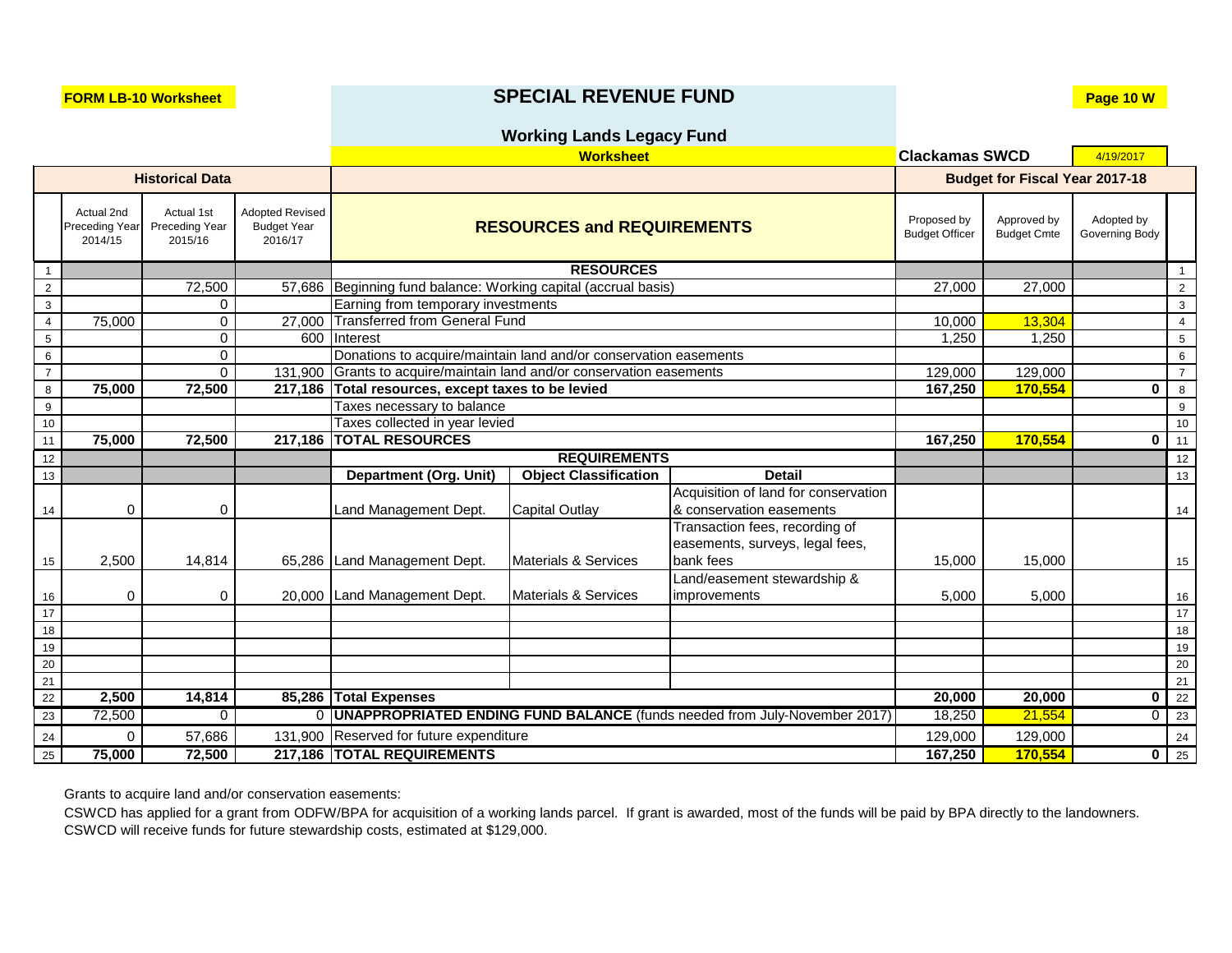| <b>FORM LB-11</b>      |                                                |                                                                                                         |                                                         | <b>RESERVE FUND:</b>                                                                                                                                                                                                             |                                   |                                                                                  | <b>CLACKAMAS SOIL AND WATER</b><br><b>CONSERVATION</b> |                                   | Page 11                      |                               |
|------------------------|------------------------------------------------|---------------------------------------------------------------------------------------------------------|---------------------------------------------------------|----------------------------------------------------------------------------------------------------------------------------------------------------------------------------------------------------------------------------------|-----------------------------------|----------------------------------------------------------------------------------|--------------------------------------------------------|-----------------------------------|------------------------------|-------------------------------|
|                        |                                                | <b>REVIEWED/CONTINUED March 21, 2017</b><br>This reserve fund must be reviewed again, and continued, or |                                                         | <b>Building Reserve Fund</b>                                                                                                                                                                                                     |                                   |                                                                                  | <b>DISTRICT</b>                                        |                                   |                              |                               |
|                        |                                                | abolished, by 2027                                                                                      |                                                         |                                                                                                                                                                                                                                  |                                   |                                                                                  |                                                        | Good dirt. Clean water.           | 4/19/2017                    |                               |
| <b>Historical Data</b> |                                                |                                                                                                         |                                                         | This fund is authorized and established by resolution in 2007, and renewed in 2017, for the<br>following specified purpose: Leasing, acquiring, constructing, remodeling, or making capital<br>improvements to property of CSWCD |                                   |                                                                                  | <b>Budget for Fiscal Year 2017-18</b>                  |                                   |                              |                               |
|                        | Actual 2nd<br><b>Preceding Year</b><br>2014/15 | Actual 1st<br>Preceding Year<br>2015/16                                                                 | <b>Adopted Revised</b><br><b>Budget Year</b><br>2016/17 |                                                                                                                                                                                                                                  | <b>RESOURCES and REQUIREMENTS</b> |                                                                                  |                                                        | Approved by<br><b>Budget Cmte</b> | Adopted by<br>Governing Body |                               |
| -1                     |                                                |                                                                                                         |                                                         |                                                                                                                                                                                                                                  | <b>RESOURCES</b>                  |                                                                                  |                                                        |                                   |                              |                               |
| $\overline{c}$         | 95,336                                         | $\mathbf 0$                                                                                             |                                                         | 0 Beginning fund balance: Cash on hand (cash basis) or                                                                                                                                                                           |                                   |                                                                                  | $\Omega$                                               | $\Omega$                          | $\overline{0}$               | $\overline{2}$                |
| $\mathbf{3}$           | $\mathsf{O}$                                   | 163,002                                                                                                 |                                                         | 117,768 Beginning fund balance: Working capital (accrual basis)                                                                                                                                                                  |                                   |                                                                                  | 68,000                                                 | 68,000                            | $\overline{0}$               | $\mathbf{3}$                  |
| $\overline{4}$         | $\overline{0}$                                 | $\mathbf{0}$                                                                                            |                                                         | 0 Earning from temporary investments                                                                                                                                                                                             |                                   |                                                                                  | $\Omega$                                               | $\Omega$                          | $\overline{0}$               | $\overline{4}$                |
| $5\phantom{.0}$        | 110,376                                        | 154,796                                                                                                 |                                                         | 0 Transferred from General Fund                                                                                                                                                                                                  |                                   |                                                                                  | 160,000                                                | 160,000                           | $\overline{0}$               | $-5$                          |
| 6                      | 579                                            | ,348                                                                                                    |                                                         | 1,500 Interest                                                                                                                                                                                                                   |                                   |                                                                                  | 3,000<br>4,000,000                                     | 3,000<br>4,000,000                | $\overline{0}$               | 6                             |
| $\overline{7}$         | $\mathsf 0$                                    | 0                                                                                                       |                                                         |                                                                                                                                                                                                                                  | 4,000,000 Long-term debt proceeds |                                                                                  |                                                        |                                   | $\overline{0}$               | $\overline{7}$                |
| 8                      | $\mathbf 0$                                    | 66,853                                                                                                  |                                                         |                                                                                                                                                                                                                                  | 0 Sale of property                |                                                                                  |                                                        | 0                                 | $\overline{0}$               | 8                             |
| 9                      | 206,291                                        | 385,999                                                                                                 | 4,119,268                                               | Total resources, except taxes to be levied                                                                                                                                                                                       | 4,231,000                         | $\sqrt{4,231,000}$                                                               | $\mathbf{0}$                                           | 9                                 |                              |                               |
| $10$                   |                                                |                                                                                                         | 0                                                       |                                                                                                                                                                                                                                  | Taxes necessary to balance        |                                                                                  |                                                        | 0                                 | $\overline{0}$               | 10                            |
| 11                     | $\Omega$                                       |                                                                                                         |                                                         | Taxes collected in year levied                                                                                                                                                                                                   |                                   |                                                                                  | ∩                                                      | 0                                 | $\overline{0}$               | 11                            |
| 12                     | 206,291                                        | 385,999                                                                                                 |                                                         | 4,119,268 TOTAL RESOURCES                                                                                                                                                                                                        |                                   |                                                                                  | 4,231,000                                              | 4,231,000                         | $\mathbf{0}$                 | 12                            |
| 13                     |                                                |                                                                                                         |                                                         |                                                                                                                                                                                                                                  | <b>REQUIREMENTS</b>               |                                                                                  |                                                        |                                   |                              | 13                            |
| 14                     |                                                |                                                                                                         |                                                         | <b>Department (Org. Unit)</b>                                                                                                                                                                                                    | <b>Object Classification</b>      | <b>Detail</b>                                                                    |                                                        |                                   |                              | 14                            |
|                        |                                                |                                                                                                         |                                                         |                                                                                                                                                                                                                                  |                                   | Build facilities, improve real                                                   |                                                        |                                   |                              |                               |
| 15                     | 1,000                                          | 0                                                                                                       |                                                         | 20,000 District Operations Dept.                                                                                                                                                                                                 | <b>Capital Outlay</b>             | property, related costs                                                          | 3,600,000                                              | 3,600,000                         | $\overline{0}$               | 15                            |
|                        |                                                |                                                                                                         |                                                         |                                                                                                                                                                                                                                  |                                   | Build facilities, improve real                                                   |                                                        |                                   |                              |                               |
| 16                     | $\Omega$                                       | 0                                                                                                       |                                                         | 150,000 District Operations Dept.                                                                                                                                                                                                | Materials & Services              | property, related costs                                                          | 300,000                                                | 300,000                           | $\overline{0}$               | 16                            |
| 17                     | 1,914                                          | $\mathbf{0}$                                                                                            |                                                         | 0 District Operations Dept.                                                                                                                                                                                                      | <b>Materials &amp; Services</b>   | General costs                                                                    | $\Omega$                                               | $\mathbf 0$                       | $\overline{O}$               | 17                            |
| 18                     | $\mathbf 0$                                    | 5,379                                                                                                   |                                                         | 0 District Operations Dept.                                                                                                                                                                                                      | Materials & Services              | <b>Bank</b> fees                                                                 | 150                                                    | 150                               |                              | $0$ 18                        |
| 19                     | $\mathbf 0$                                    | $\mathbf 0$                                                                                             |                                                         | 0 Not Allocated to any Dept.                                                                                                                                                                                                     | Debt Service                      | Building loan principal & interest                                               | 230,000                                                | 230,000                           | $\overline{O}$               | 19                            |
|                        |                                                |                                                                                                         |                                                         |                                                                                                                                                                                                                                  |                                   | Beavercreek farm loan principal                                                  |                                                        |                                   |                              |                               |
| 20                     |                                                | 27,854  Included in line 21                                                                             |                                                         | 0 Not Allocated to any Dept.                                                                                                                                                                                                     | Debt Service                      | $+$ interest                                                                     | 0                                                      | $\Omega$                          |                              | $0 \mid 20$                   |
|                        | 12,521                                         | 286,084                                                                                                 |                                                         | 0 Not Allocated to any Dept.                                                                                                                                                                                                     | Debt Service                      | Beavercreek farm loan pay-off<br>$\left  \text{(principal + interest)} \right $  |                                                        | $\Omega$                          |                              |                               |
| 21<br>$\overline{22}$  | 43,289                                         | 291,463                                                                                                 |                                                         | 170,000 Total Expenses                                                                                                                                                                                                           |                                   |                                                                                  | 0<br>4,130,150                                         | 4,130,150                         |                              | $0$ 21<br>$\overline{0}$   22 |
| 23                     | 163,002                                        | $\mathbf 0$                                                                                             |                                                         |                                                                                                                                                                                                                                  |                                   | 3,949,268   UNAPPROPRIATED ENDING FUND BALANCE (funds needed from July-Nov 2017) | 90,850                                                 | 90,850                            |                              | $0 \mid 23$                   |
| 24                     | 0 <sup>1</sup>                                 | 94,536                                                                                                  |                                                         | 0 Reserved for future expenditure                                                                                                                                                                                                |                                   |                                                                                  | 10,000                                                 | 10,000                            |                              | $0 \mid 24$                   |
|                        | 206,291                                        | 385,999                                                                                                 |                                                         | 4,119,268 TOTAL REQUIREMENTS                                                                                                                                                                                                     |                                   |                                                                                  | 4,231,000                                              |                                   |                              | $\overline{0}$   25           |
| 25                     |                                                |                                                                                                         |                                                         |                                                                                                                                                                                                                                  |                                   |                                                                                  |                                                        | 4,231,000                         |                              |                               |